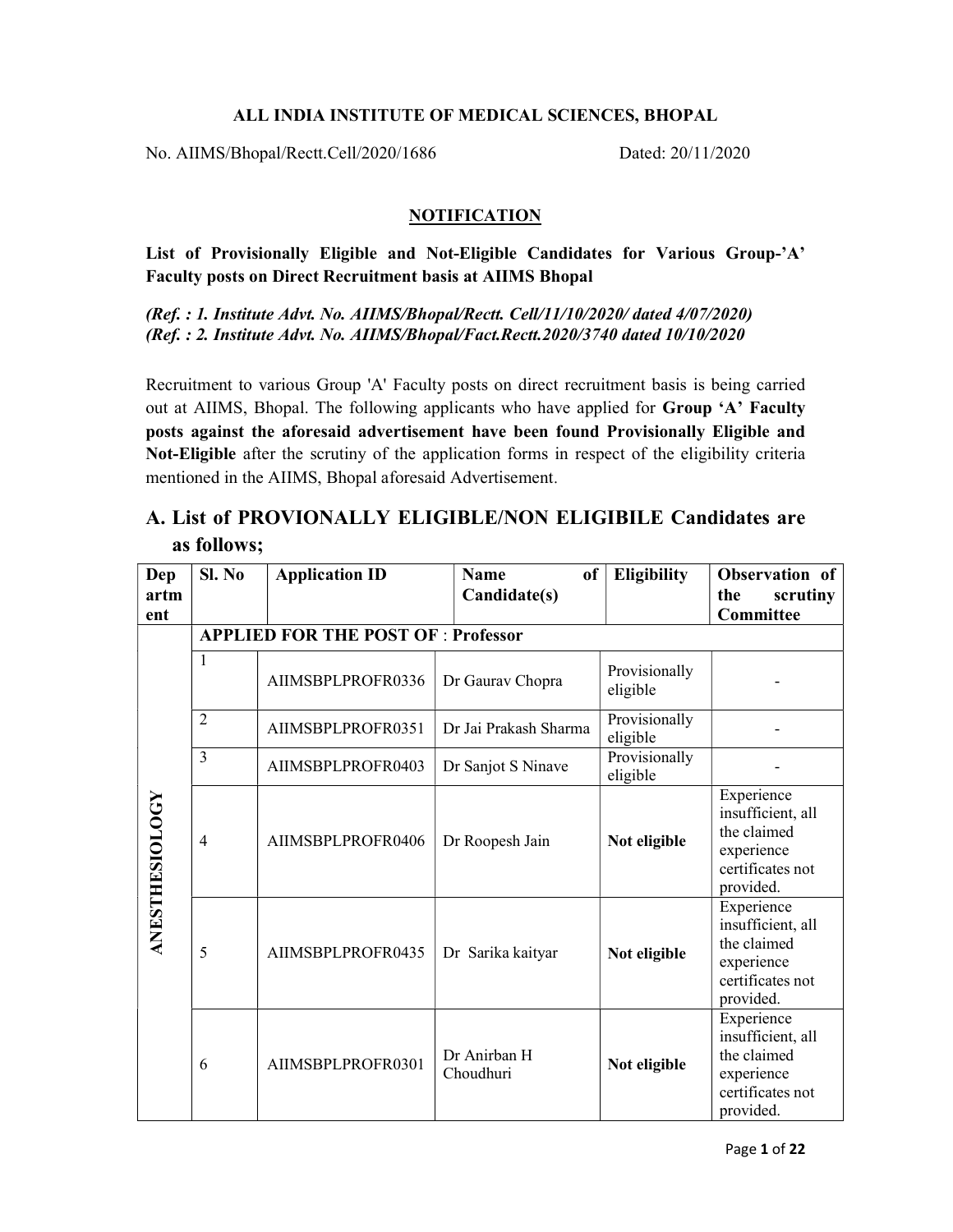| <b>APPLIED FOR THE POST OF : Associate Professor</b> |                |                   |                                     |                           |                                                                                                                                                       |  |  |
|------------------------------------------------------|----------------|-------------------|-------------------------------------|---------------------------|-------------------------------------------------------------------------------------------------------------------------------------------------------|--|--|
|                                                      | $\overline{7}$ | AIIMSBPLASPRR0419 | Dr.Ashutosh<br>Kaushal              | Not eligible              | Experience<br>insuficient, all the<br>claimed<br>experience<br>certificates not<br>provided.                                                          |  |  |
| ANESTHESIOLOGY                                       | 8              | AIIMSBPLASPRR0458 | DR PRANJALI<br><b>VINOD PATIL</b>   | Not eligible              | 1. Experience<br>insuficient, all the<br>claimed<br>experience<br>certificates not<br>provided. 2. Caste<br>Certificate<br>beyond validity<br>period. |  |  |
|                                                      | 9              | AIIMSBPLASPRR0514 | Dr.SAMARJIT<br><b>DEY</b>           | Not eligible              | OBC caste<br>certificate beyond<br>validity period.                                                                                                   |  |  |
| <b>APPLIED FOR THE POST OF : Assistant Professor</b> |                |                   |                                     |                           |                                                                                                                                                       |  |  |
|                                                      | 10             | AIIMSBPLATPRR1006 | Dr.SUMIT<br><b>BANSAL</b>           | Provisionally<br>eligible |                                                                                                                                                       |  |  |
|                                                      | 11             | AIIMSBPLATPRR1003 | DrTejaswiniChandra<br>kantJambotkar | Provisionally<br>eligible |                                                                                                                                                       |  |  |
|                                                      | 12             | AIIMSBPLATPRR0959 | Dr.Kriti Chaudhary                  | Provisionally<br>eligible |                                                                                                                                                       |  |  |
|                                                      | 13             | AIIMSBPLATPRR1022 | Dr.SarikaKatiyar                    | Provisionally<br>eligible |                                                                                                                                                       |  |  |
|                                                      | 14             | AIIMSBPLATPRR1036 | Dr.TusharHargovind<br>Mantri        | Provisionally<br>eligible |                                                                                                                                                       |  |  |
|                                                      | 15             | AIIMSBPLATPRR0478 | Dr. Vineeta Venkates<br>waran       | Provisionally<br>eligible |                                                                                                                                                       |  |  |
| 0100                                                 | 16             | AIIMSBPLATPRR1040 | Dr.rashmisyal                       | Provisionally<br>eligible |                                                                                                                                                       |  |  |
|                                                      | 17             | AIIMSBPLATPRR0174 | Dr.Manishshivani                    | Provisionally<br>eligible |                                                                                                                                                       |  |  |
|                                                      | 18             | AIIMSBPLATPRR0310 | Dr.Sasmita panda                    | Provisionally<br>eligible |                                                                                                                                                       |  |  |
| <b>ANESTHES</b>                                      | 19             | AIIMSBPLATPRR0919 | Dr.DevikaBharadwa                   | Provisionally<br>eligible |                                                                                                                                                       |  |  |
|                                                      | 20             | AIIMSBPLATPRR0884 | Dr.Tanvi M<br>Meshram               | Provisionally<br>eligible |                                                                                                                                                       |  |  |
|                                                      | 21             | AIIMSBPLATPRR0418 | Dr Tahir Ali khan                   | Provisionally<br>eligible |                                                                                                                                                       |  |  |
|                                                      | 22             | AIIMSBPLATPRR0639 | Dr.Swati Jain                       | Provisionally<br>eligible |                                                                                                                                                       |  |  |
|                                                      | 23             | AIIMSBPLATPRR0872 | Dr.BuntySirkek                      | Provisionally<br>eligible |                                                                                                                                                       |  |  |
|                                                      | 24             | AIIMSBPLATPRR0848 | Dr.JYOTSNA<br><b>KUBRE</b>          | Provisionally<br>eligible |                                                                                                                                                       |  |  |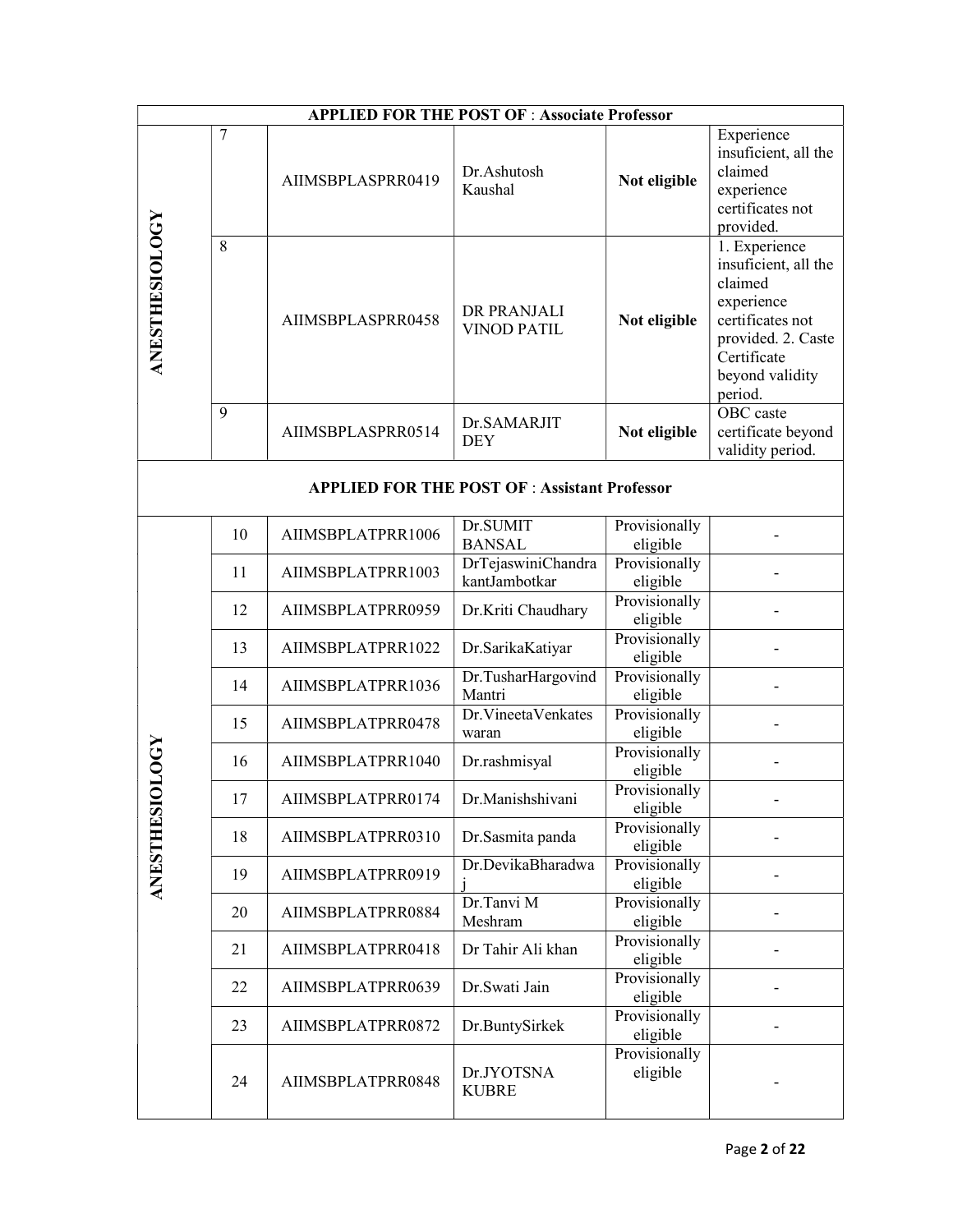|                | 25 | AIIMSBPLATPRR0622  | DrRitikaDhurwe                              | Provisionally<br>eligible |              |
|----------------|----|--------------------|---------------------------------------------|---------------------------|--------------|
|                | 26 | AIIMSBPLATPRR0927  | Dr.S R A N<br>BhushanamPadala               | Provisionally<br>eligible |              |
|                | 27 | AIIMSBPLATPRR0680  | Dr. Vinay Pathak                            | Provisionally             |              |
|                |    |                    |                                             | eligible<br>Provisionally |              |
|                | 28 | AIIMSBPLATPRR0435  | Dr. Shailesh Gupta                          | eligible                  |              |
|                | 29 | AIIMSBPLATPRR0635  | DrJitendra Kumar                            | Provisionally<br>eligible |              |
|                | 30 | AIIMSBPLATPRR0532  | Dr.UJWAL<br><b>PRAKASH</b><br><b>DHUNDI</b> | Provisionally<br>eligible |              |
|                | 31 | AIIMSBPLASTPRR0603 | Dr.ANSHUL<br><b>YADAV</b>                   | Provisionally<br>eligible |              |
|                | 32 | AIIMSBPLATPRR0891  | DrAakanksha<br>Aggarwal                     | Provisionally<br>eligible |              |
|                | 33 | AIIMSBPLATPRR0115  | Dr.PRANITA<br><b>MANDAL</b>                 | Provisionally<br>eligible |              |
|                | 34 | AIIMSBPLATPRR0424  | Dr.Shikha Jain                              | Provisionally<br>eligible |              |
|                | 35 | AIIMSBPLATPRR0677  | Dr.ShashankUmesh<br>Paliwal                 | Provisionally<br>eligible |              |
|                | 36 | AIIMSBPLATPRR0467  | Dr.KANIKA<br><b>SUHAG</b>                   | Provisionally<br>eligible |              |
| ANESTHESIOLOGY | 37 | AIIMSBPLATPRR0231  | Dr.AbhityGulia                              | Provisionally<br>eligible |              |
|                | 38 | AIIMSBPLATPRR0668  | Dr.PoojaBihani                              | Provisionally<br>eligible |              |
|                | 39 | AIIMSBPLATPRR0301  | Dr.RAKESH<br><b>SINGH BAGHEL</b>            | Provisionally<br>eligible |              |
|                | 40 | AIIMSBPLATPRR0786  | Dr. Vandana Pandey                          | Provisionally<br>eligible |              |
|                | 41 | AIIMSBPLASTPRR0644 | Dr.TUHIN MISTRY                             | Provisionally<br>eligible |              |
|                | 42 | AIIMSBPLATPRR0651  | Dr.Rishabhjaju                              | Provisionally<br>eligible |              |
|                | 43 | AIIMSBPLATPRR0782  | Dr.Shilpa Tiwari                            | Provisionally<br>eligible |              |
|                | 44 | AIIMSBPLATPRR0489  | Dr.JOGESH<br><b>AHUJA</b>                   | Provisionally<br>eligible |              |
|                | 45 | AIIMSBPLATPRR0330  | Dr.PRIYANKA<br><b>DEV</b>                   | Provisionally<br>eligible |              |
|                | 46 | AIIMSBPLATPRR0461  | Dr Vijay<br>Satishchandra<br>Sharma         | Provisionally<br>eligible |              |
|                | 47 | AIIMSBPLATPRR0687  | Dr.Prerana Jain                             | Provisionally<br>eligible |              |
|                | 48 | AIIMSBPLATPRR0726  | Dr Nikhil Swarnkar                          | Provisionally<br>eligible |              |
|                |    |                    |                                             |                           | Page 3 of 22 |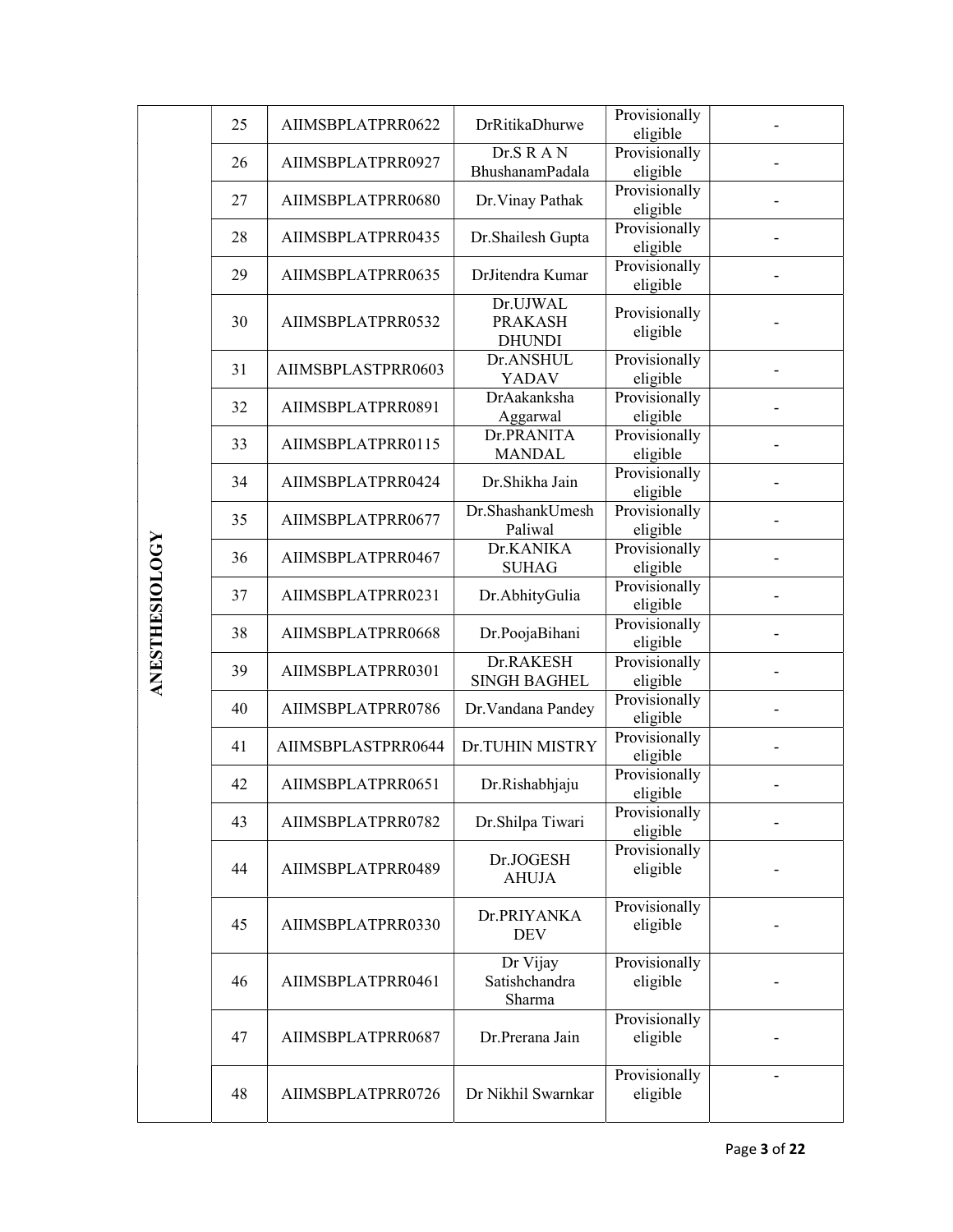|                       | 49 | AIIMSBPLATPRR0087  | Dr.PannagBhusanDa<br>smohapatra       | Provisionally<br>eligible |              |
|-----------------------|----|--------------------|---------------------------------------|---------------------------|--------------|
|                       | 50 | AIIMSBPLATPRR0157  | Dr.VijaySundarsing<br>h               | Provisionally<br>eligible |              |
|                       | 51 | AIIMSBPLATPRR0347  | Dr.NEEL KAMAL<br><b>MISHRA</b>        | Provisionally<br>eligible |              |
|                       | 52 | AIIMSBPLATPRR0388  | Dr.KIRAN KUMAR<br><b>GUDIVADA</b>     | Provisionally<br>eligible |              |
|                       | 53 | AIIMSBPLATPRR0423  | Dr.SMRITI SINHA                       | Provisionally<br>eligible |              |
|                       | 54 | AIIMSBPLATPRR0427  | <b>Dr.SUNIT KUMAR</b><br><b>GUPTA</b> | Provisionally<br>eligible |              |
|                       | 55 | AIIMSBPLASTPRR0515 | Dr.Ankesh                             | Provisionally<br>eligible |              |
|                       | 56 | AIIMSBPLATPRR0597  | Dr.VIDHYAN                            | Provisionally<br>eligible |              |
|                       | 57 | AIIMSBPLASTPRR0605 | DR Shuchi Nigam                       | Provisionally<br>eligible |              |
|                       | 58 | AIIMSBPLATPRR0643  | Dr.SUBRAMANIA<br>NHA                  | Provisionally<br>eligible |              |
|                       | 59 | AIIMSBPLATPRR0646  | Dr.SUBHRANSU<br><b>SEKHAR PADHY</b>   | Provisionally<br>eligible |              |
|                       | 60 | AIIMSBPLATPRR0433  | Dr.SAURABH<br><b>SHARMA</b>           | Provisionally<br>eligible |              |
|                       | 61 | AIIMSBPLATPRR0053  | Dr.Imran Hussain<br><b>Bhat</b>       | Provisionally<br>eligible |              |
|                       | 62 | AIIMSBPLATPRR0102  | Dr.PRANITA<br><b>MANDAL</b>           | Provisionally<br>eligible |              |
| <b>ANESTHESIOLOGY</b> | 63 | AIIMSBPLATPRR0590  | Dr.JOY BISWAS                         | Provisionally<br>eligible |              |
|                       | 64 | AIIMSBPLATPRR0636  | Dr.sushilchandverm<br>a               | Provisionally<br>eligible |              |
|                       | 65 | AIIMSBPLATPRR0718  | Dr. Vipinkumar                        | Provisionally<br>eligible |              |
|                       | 66 | AIIMSBPLATPRR0885  | Dr.SHILPI VERMA                       | Provisionally<br>eligible |              |
|                       | 67 | AIIMSBPLATPRR1007  | Dr.Sujay Kumar<br>Parasa              | Provisionally<br>eligible |              |
|                       | 68 | AIIMSBPLATPRR0405  | Dr.MOLLI KIRAN                        | Provisionally<br>eligible |              |
|                       | 69 | AIIMSBPLATPRR0091  | Dr.Dr Amiya Kumar<br><b>Barik</b>     | Provisionally<br>eligible |              |
|                       | 70 | AIIMSBPLATPRR1099  | Dr.harishkumar                        | Provisionally<br>eligible |              |
|                       | 71 | AIIMSBPLATPRR1055  | Dr. veenakach hwah                    | Provisionally<br>eligible |              |
|                       | 72 | AIIMSBPLATPRR0307  | Dr.Swapnil Kumar<br>Barasker          | Provisionally<br>eligible |              |
|                       |    |                    |                                       |                           | Page 4 of 22 |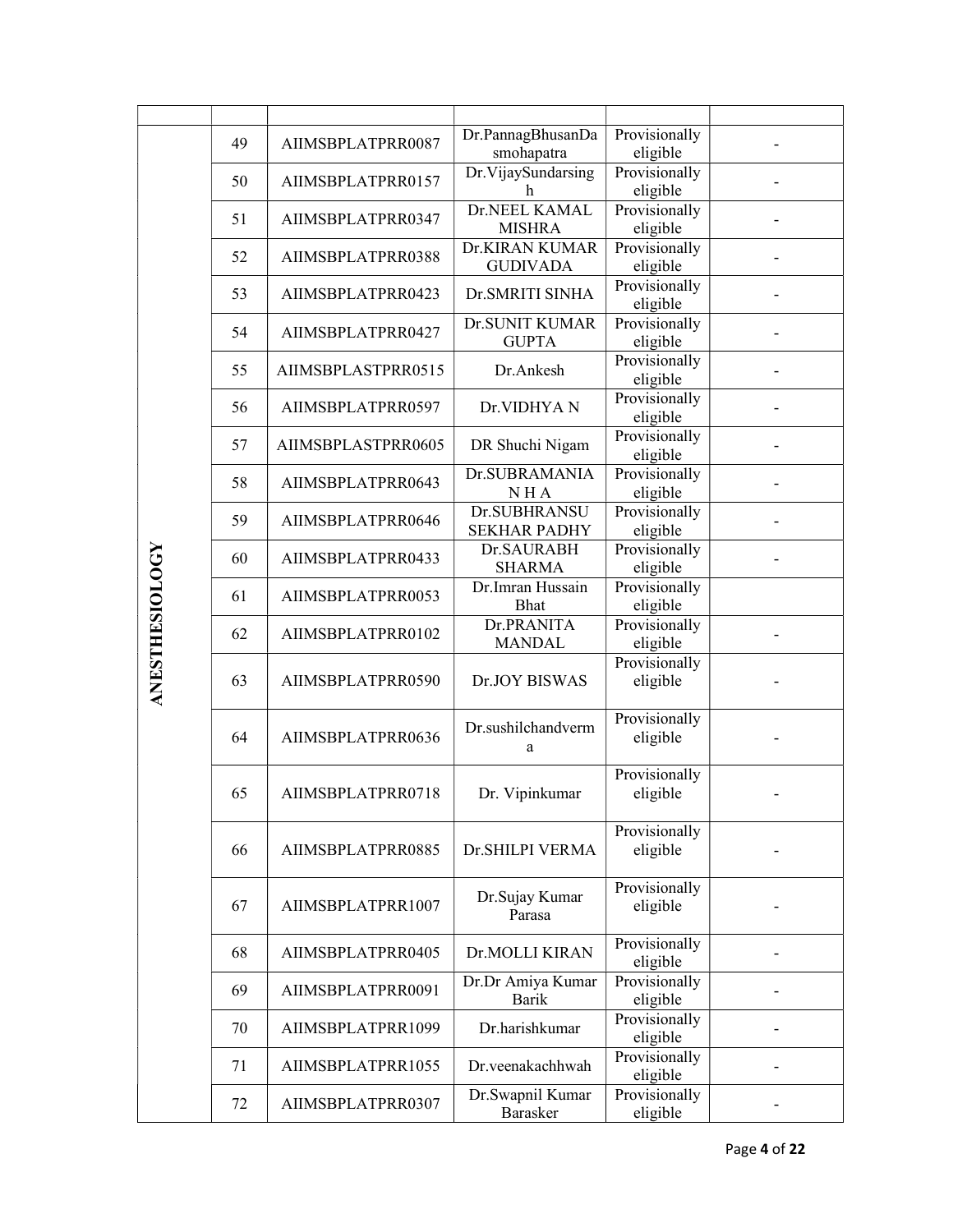| 73 | AIIMSBPLATPRR1108  | Dr.Reetuverma                               | Provisionally<br>eligible |                                                                                               |
|----|--------------------|---------------------------------------------|---------------------------|-----------------------------------------------------------------------------------------------|
| 74 | AIIMSBPLATPRR1159  | Dr.AMIYA<br><b>KUMAR BARIK</b>              | Provisionally<br>eligible |                                                                                               |
|    | AIIMSBPLATPRR0417  | Dr.AmritaRath                               | Not eligible              | Experience<br>insufficient, all<br>the claimed<br>experience<br>certificates not<br>provided. |
| 75 | AIIMSBPLASTPRR0421 | DrSourabh Jain                              | Not eligible              | Experience<br>insufficient, all<br>the claimed<br>experience<br>certificates not<br>provided. |
| 76 | AIIMSBPLATPRR0394  | DrSushmita Roy                              | Not eligible              | Experience<br>insufficient                                                                    |
| 77 | AIIMSBPLATPRR0729  | Dr.satyendrapatidar                         | Not eligible              | OBC caste<br>certificate is<br>beyond validity                                                |
| 78 | AIIMSBPLATPRR0858  | Dr.Seemayadav                               | Not eligible              | Experience<br>insufficient, OBC<br>caste certificate is<br>beyond validity                    |
| 79 | AIIMSBPLATPRR0973  | Dr.GOPAL<br><b>KRISHAN</b><br><b>JALWAL</b> | Not eligible              | OBC caste<br>certificate is<br>beyond validity                                                |
| 80 | AIIMSBPLATPRR0950  | Dr.Jitendrakalbande                         | Not eligible              | OBC caste<br>certificate is<br>beyond validity                                                |
| 81 | AIIMSBPLATPRR0247  | Dr.ManishBadkur                             | Not eligible              | Experience<br>insufficient, OBC<br>caste certificate is<br>beyond validity                    |
| 82 | AIIMSBPLATPRR1101  | Dr.Harsha Gupta                             | Not eligible              | Experience<br>Insufficient, all<br>the claimed<br>experience<br>certificate not<br>provided   |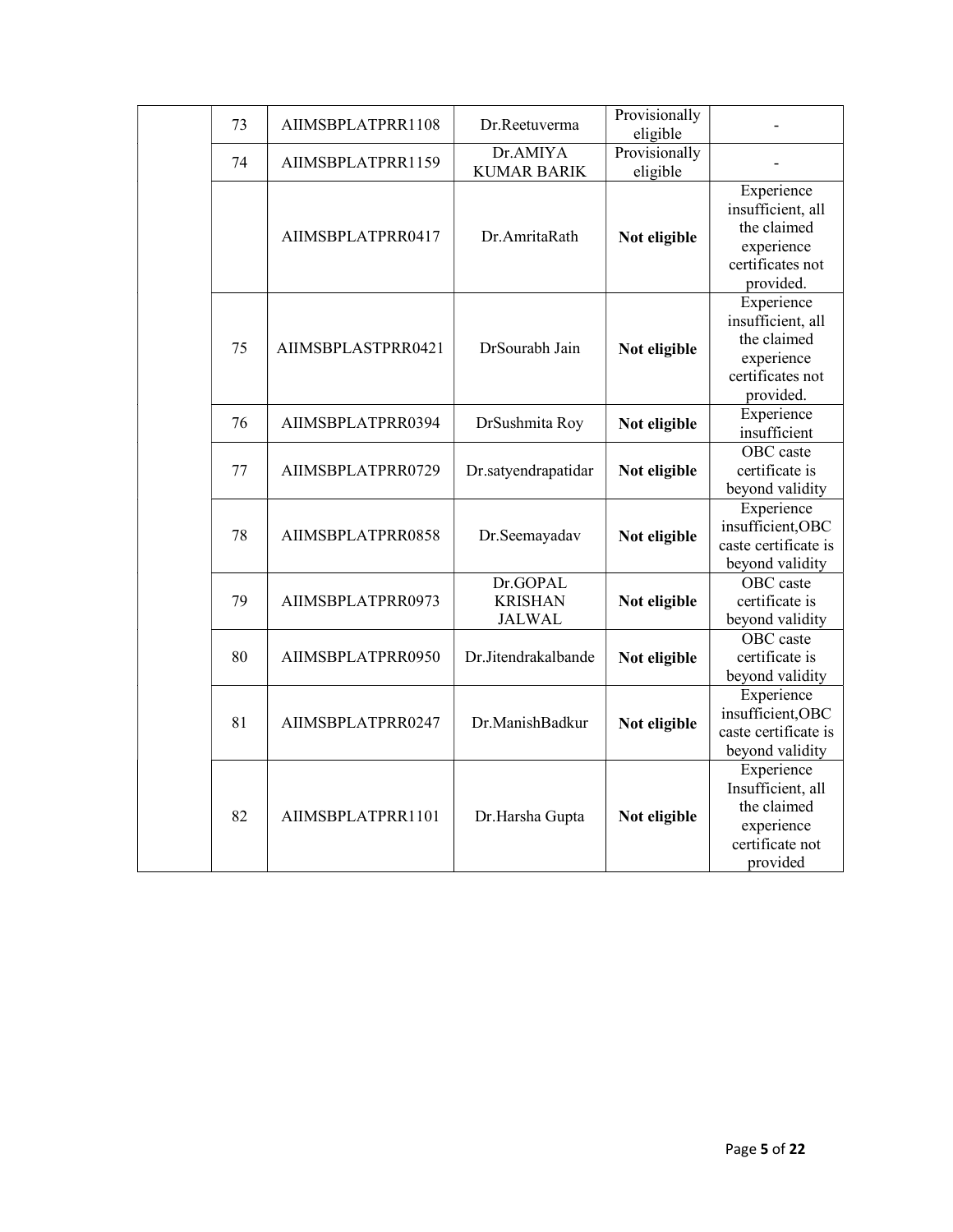| <b>Depart</b>       | SI.                                        | <b>Application ID</b> | <b>Name</b>                  | Eligibility<br>of         | Observation<br>of                                                                                                                                 |  |  |  |
|---------------------|--------------------------------------------|-----------------------|------------------------------|---------------------------|---------------------------------------------------------------------------------------------------------------------------------------------------|--|--|--|
| ment                | N <sub>0</sub>                             |                       | Candidate(s)                 |                           | scrutiny<br>the                                                                                                                                   |  |  |  |
|                     |                                            |                       |                              |                           | Committee                                                                                                                                         |  |  |  |
|                     | <b>APPLIED FOR THE POST OF : Professor</b> |                       |                              |                           |                                                                                                                                                   |  |  |  |
|                     | 1                                          | AIIMSBPLPROFR0402     | Dr Ram Kumar<br>Dhakad       | Provisionally<br>eligible | $\overline{a}$                                                                                                                                    |  |  |  |
|                     | $\overline{2}$                             | AIIMSBPLPROFR0422     | Dr Ashish<br>AnantraoJadhao  | Provisionally<br>eligible | $\overline{a}$                                                                                                                                    |  |  |  |
|                     | 3                                          | AIIMSBPLPROFR0431     | Dr.ZunjarraoGanpa<br>tBadade | Provisionally<br>eligible | $\overline{a}$                                                                                                                                    |  |  |  |
|                     | $\overline{4}$                             | AIIMSBPLPROFR0450     | Dr.Jagat Rakesh<br>Kanwar    | Provisionally<br>eligible |                                                                                                                                                   |  |  |  |
|                     | 5                                          | AIIMSBPLPROFR0451     | Dr.surendrapratap<br>mishra  | Provisionally<br>eligible |                                                                                                                                                   |  |  |  |
| <b>BIOCHEMISTRY</b> | 6                                          | AIIMSBPLPROFR0419     | DrVineet Mahajan             | Not eligible              | Qualifying<br>degree is not in<br>the concerned<br>discipline                                                                                     |  |  |  |
|                     | 7                                          | AIIMSBPLPROFR0424     | DrShrikantMasram             | <b>Not Eligible</b>       | Experience<br>insufficient, all<br>the claimed<br>experience<br>certificate not<br>provided.                                                      |  |  |  |
|                     | 8                                          | AIIMSBPLPROFR0425     | DrAbhayNilkanthN<br>agdeote  | <b>Not Eligible</b>       | Experience<br>insufficient, all<br>the claimed<br>experience<br>certificate not<br>provided.                                                      |  |  |  |
|                     | 9                                          | AIIMSBPLPROFR0439     | Dr.KrishnajyotiGos<br>wami   | Not eligible              | Experience<br>Insufficient, all<br>the claimed<br>experience<br>certificate not<br>provided                                                       |  |  |  |
|                     | 10                                         | AIIMSBPLPROFR0440     | Dr.KannanVaidyan<br>athan    | Not eligible              | Experience<br>insuffienct, all<br>the claimed<br>experience<br>certificate not<br>provided<br>Qualifying<br>degree<br>certificate not<br>attached |  |  |  |
|                     | 11                                         | AIIMSBPLPROFR0441     | Dr.Sanjay Yadav              | Not eligible              | Experience<br>insuffienct, all                                                                                                                    |  |  |  |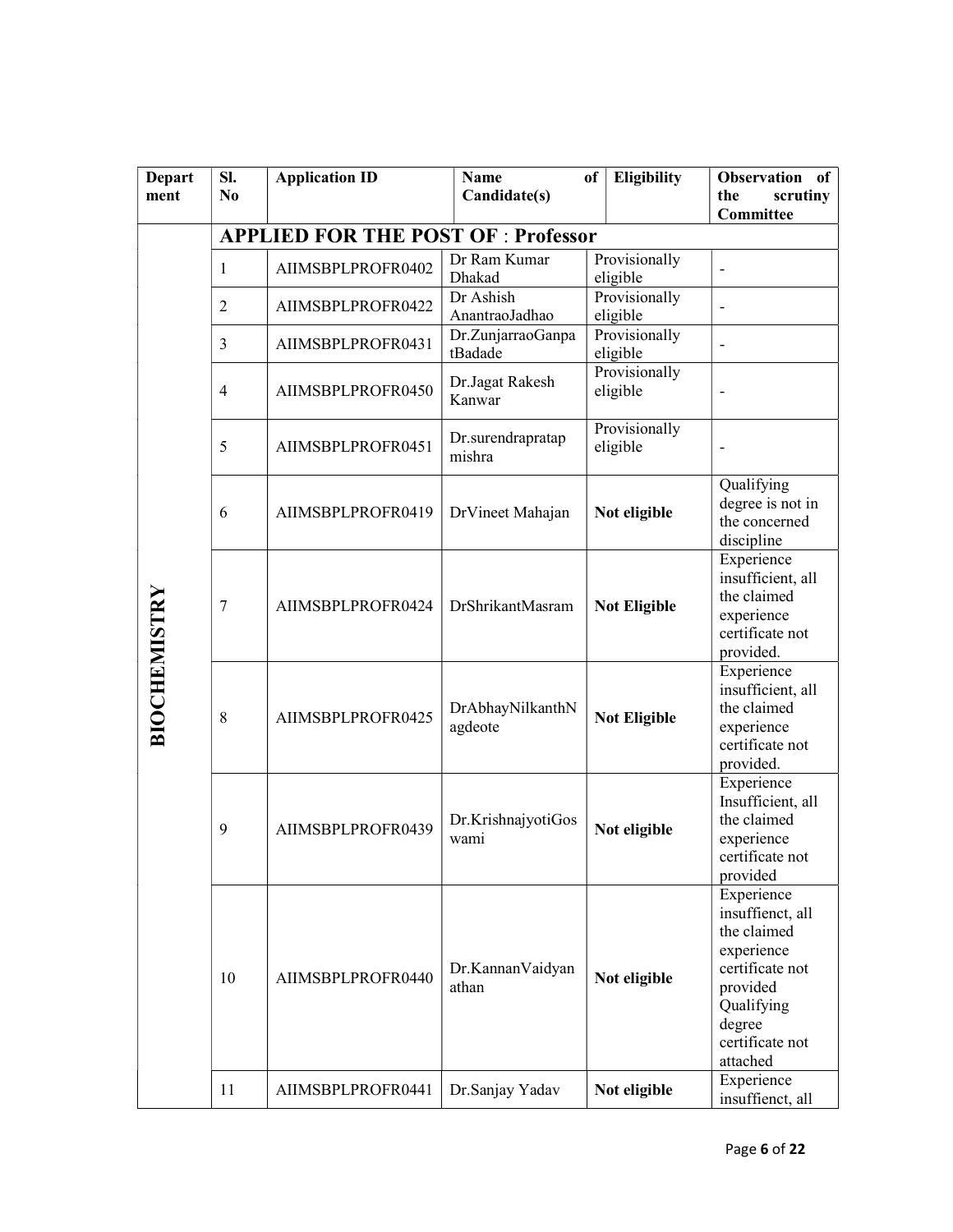| 12             | AIIMSBPLPROFR0447                                    | Dr.VANITA LAL                    |  | Not eligible              | the claimed<br>experience<br>certificates not<br>provided<br>Experience<br>insuffienct, all<br>the claimed<br>experiance |
|----------------|------------------------------------------------------|----------------------------------|--|---------------------------|--------------------------------------------------------------------------------------------------------------------------|
|                |                                                      |                                  |  |                           | certificates not<br>provided                                                                                             |
|                | <b>APPLIED FOR THE POST OF : Assistant Professor</b> |                                  |  |                           |                                                                                                                          |
| $\mathbf{1}$   | AIIMSBPLATPRR0153                                    | Dr.NAVEEN<br><b>KUMAR</b>        |  | Provisionally<br>eligible |                                                                                                                          |
| $\overline{2}$ | AIIMSBPLATPRR1124                                    | Dr.Ram Rattan                    |  |                           |                                                                                                                          |
| $\overline{3}$ | AIIMSBPLATPRR1138                                    | Dr.Santosh S Fupare              |  | Provisionally<br>eligible |                                                                                                                          |
| $\overline{4}$ | AIIMSBPLATPRR0276                                    | Dr.Shyam Lal M                   |  | Not eligible              | Experianceinsuff<br>ienct, all the<br>claimed<br>experiance<br>certificates not<br>provided                              |
| 5              | AIIMSBPLATPRR0796                                    | Dr.ARUNA<br><b>MURMU</b>         |  | Not eligible              | MSc Degree is<br>not in subject<br>concerned.                                                                            |
| 6              | AIIMSBPLATPRR0940                                    | Dr.VIVEK KUMAR<br><b>KASHYAP</b> |  | Not eligible              | MSc Degree is<br>not in subject<br>concerned.                                                                            |
| 7              | AIIMSBPLATPRR0997                                    | Dr.ROBERT<br><b>SONOWAL</b>      |  | Not eligible              | MSc/PhD<br>Degree is not in<br>subject<br>concerned.                                                                     |

| <b>Depart</b><br>ment | SI.<br>No.                                 | <b>Application ID</b>                               | <b>Name</b><br>of<br>Candidate(s) | Eligibility               | Observation of<br>scrutiny<br>the |  |  |  |
|-----------------------|--------------------------------------------|-----------------------------------------------------|-----------------------------------|---------------------------|-----------------------------------|--|--|--|
|                       |                                            |                                                     |                                   |                           | Committee                         |  |  |  |
|                       | <b>APPLIED FOR THE POST OF : Professor</b> |                                                     |                                   |                           |                                   |  |  |  |
| Plastic               |                                            | AIIMSBPLPROFR0296                                   | <b>DrK</b> etan Parmar            | Provisionally<br>eligible |                                   |  |  |  |
| ಳ<br>E,               |                                            | <b>APPLIED FOR THE POST OF: Assistant Professor</b> |                                   |                           |                                   |  |  |  |
| Burns<br>ırgel<br>ಕೆ  |                                            | AIIMSBPLATPRR0243                                   | Rajesh Kumar<br>Maurya            | Provisionally<br>eligible |                                   |  |  |  |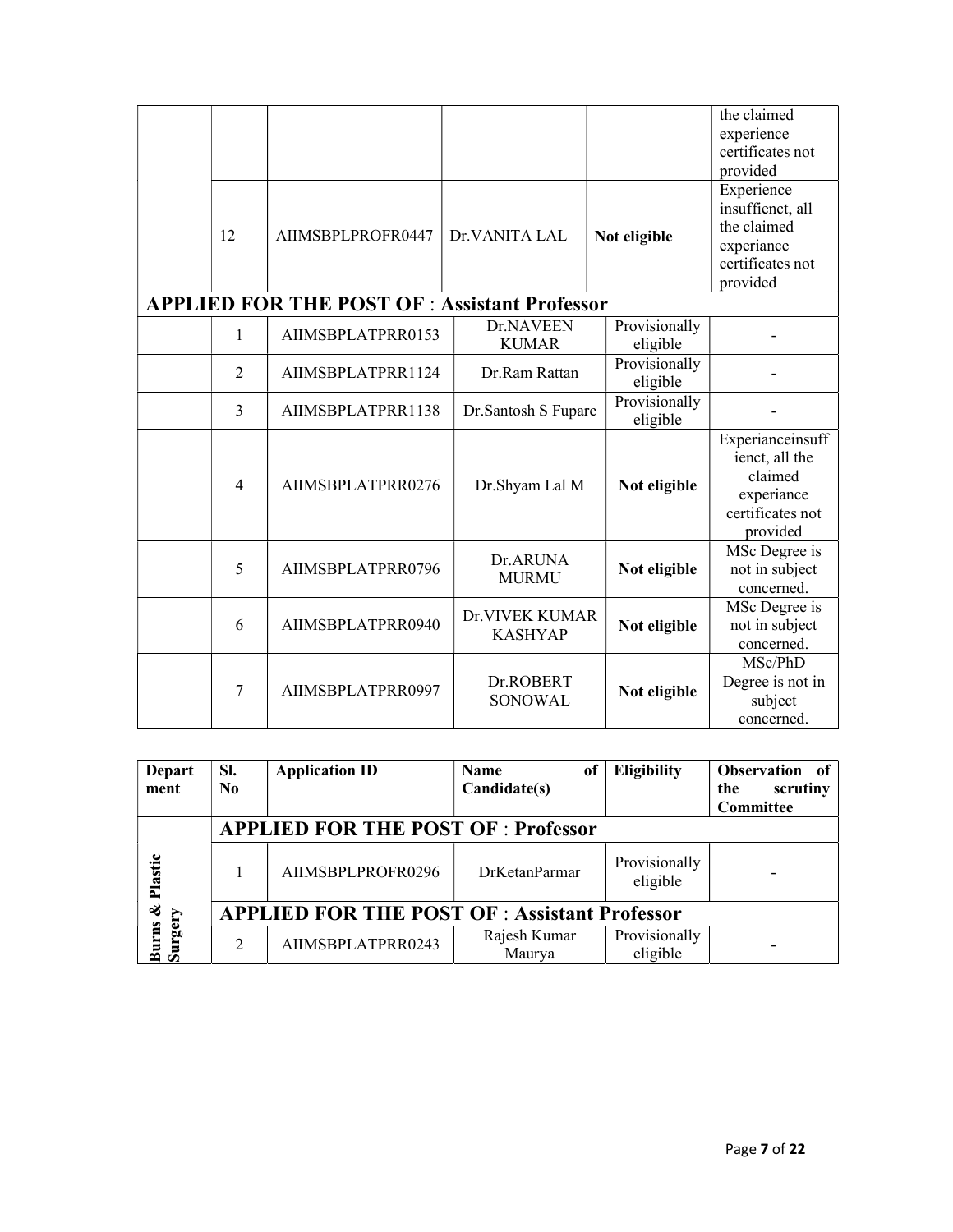| <b>Depart</b><br>ment | SI.<br>$\bf N_0$ | <b>Application ID</b>                                | <b>Name</b><br><sub>of</sub><br>Candidate(s) | <b>Eligibility</b>        | <b>Observation</b><br><sub>of</sub><br>scrutiny<br>the<br><b>Committee</b>                  |  |  |  |  |  |
|-----------------------|------------------|------------------------------------------------------|----------------------------------------------|---------------------------|---------------------------------------------------------------------------------------------|--|--|--|--|--|
|                       |                  | <b>APPLIED FOR THE POST OF : Professor</b>           |                                              |                           |                                                                                             |  |  |  |  |  |
|                       | 1                | AIIMSBPLPROFR0438                                    | Dr Milind S Phadke                           | Not eligible              | Experience<br>Insufficient, all<br>the claimed<br>experience<br>certificate not<br>provided |  |  |  |  |  |
|                       |                  | <b>APPLIED FOR THE POST OF : Associate Professor</b> |                                              |                           |                                                                                             |  |  |  |  |  |
|                       | $\overline{2}$   | AIIMSBPLASPRR0390                                    | Dr.GauravKhandelw<br>al                      | Provisionally<br>eligible |                                                                                             |  |  |  |  |  |
|                       | $\overline{3}$   | AIIMSBPLASPRR0492                                    | Dr.RohitWalia                                | Provisionally<br>eligible |                                                                                             |  |  |  |  |  |
| Cardiology            | $\overline{4}$   | AIIMSBPLASPRR0395                                    | DrAnupama K Nair                             | Not eligible              | Qualifying<br>degree is not as<br>per<br>advertisement                                      |  |  |  |  |  |
|                       | 5                | AIIMSBPLASPRR0499                                    | Dr.S G SHYAM<br><b>LAKSHMAN</b>              | Not eligible              | Experience<br>insufficient.                                                                 |  |  |  |  |  |
|                       | 6                | AIIMSBPLASPRR0590                                    | Dr.Danny Kumar                               | Not eligible              | Experience<br>Insufficient, all<br>the claimed<br>experience<br>certificate not<br>provided |  |  |  |  |  |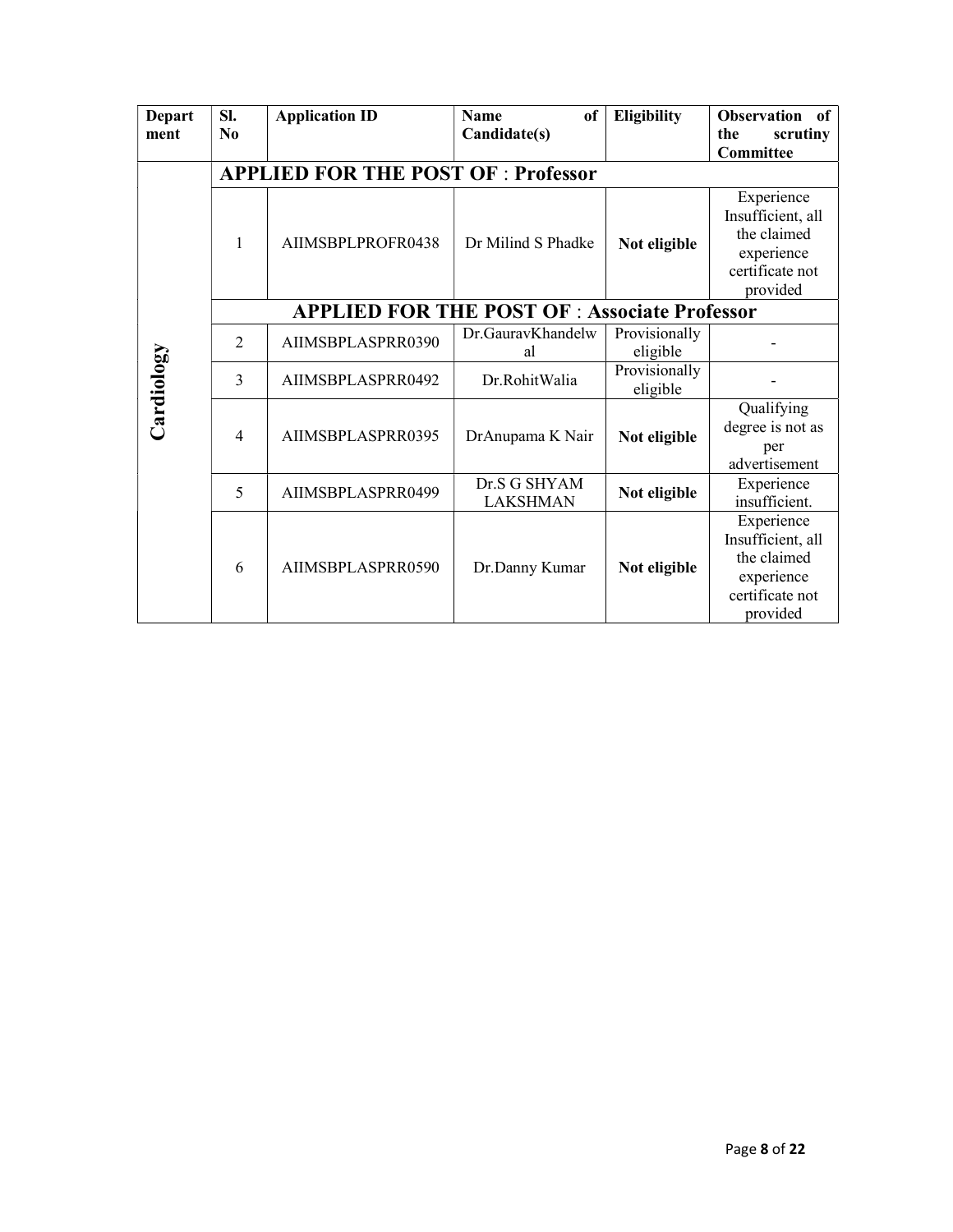| <b>Depart</b><br>ment                 | Sl.<br>N <sub>0</sub>                      | <b>Application ID</b>                                 | <b>Name</b><br>Candidate(s)         | of                                              | <b>Eligibility</b>        |  | <b>Observation</b><br>of<br>scrutiny<br>the<br>Committee                                                                                   |  |  |  |
|---------------------------------------|--------------------------------------------|-------------------------------------------------------|-------------------------------------|-------------------------------------------------|---------------------------|--|--------------------------------------------------------------------------------------------------------------------------------------------|--|--|--|
|                                       | <b>APPLIED FOR THE POST OF : Professor</b> |                                                       |                                     |                                                 |                           |  |                                                                                                                                            |  |  |  |
| Cardiothoracic Surgery (CTVC)         | 1                                          | AIIMSBPLAPROFR0291                                    |                                     | Provisionally<br>Dr. Vineet Mahajan<br>eligible |                           |  |                                                                                                                                            |  |  |  |
|                                       | $\overline{2}$                             | AIIMSBPLAPROFR0395                                    |                                     | Provisionally<br>eligible<br>DryogeshNiwaria    |                           |  |                                                                                                                                            |  |  |  |
|                                       | 3                                          | AIIMSBPLAPROFR0436                                    |                                     | DrSatyapriyaMohant<br>Not eligible              |                           |  | Experience<br>insufficient. All<br>the claimed<br>experience<br>certificate not<br>provided.                                               |  |  |  |
|                                       |                                            | <b>APPLIED FOR THE POST OF : Additional Professor</b> |                                     |                                                 |                           |  |                                                                                                                                            |  |  |  |
|                                       | $\overline{4}$                             | AIIMSBPLADPRR0236                                     | Dr.ARUN KUMAR<br><b>HARIDAS</b>     |                                                 | Provisionally<br>eligible |  |                                                                                                                                            |  |  |  |
|                                       | 5                                          | AIIMSBPLADPRR0242                                     | Dr. Vineet Mahajan                  |                                                 | Provisionally<br>eligible |  |                                                                                                                                            |  |  |  |
|                                       | 6                                          | AIIMSBPLADPRR0287                                     | Yogesh Kumar<br>Niwariya            |                                                 | Provisionally<br>eligible |  |                                                                                                                                            |  |  |  |
|                                       | 7                                          | AIIMSBPLADPRR0304                                     | <b>SATYAPRIYA</b><br><b>MOHANTY</b> |                                                 | Provisionally<br>eligible |  |                                                                                                                                            |  |  |  |
|                                       | 8                                          | AIIMSBPLADPRR0251                                     |                                     | PRAGATI KAPOOR<br>Not eligible                  |                           |  | Experience<br>insufficient. All<br>the claimed<br>experience<br>certificate not<br>provided.                                               |  |  |  |
|                                       |                                            | <b>APPLIED FOR THE POST OF: Associate Professor</b>   |                                     |                                                 |                           |  |                                                                                                                                            |  |  |  |
| Cardiothoresic Surgery<br><b>CTVC</b> | 9                                          | AIIMSBPLASPRR0416                                     | Dr.AshokNanjapp<br>a                | <b>Not</b><br>eligible                          |                           |  | Experience insufficient.<br>Supporting documents<br>from the recognizing<br>body for the claimed<br>foreign experience may<br>be provided. |  |  |  |
|                                       | 10                                         | AIIMSBPLASPRR0454                                     | Dr.surendrasinghy<br>adav           |                                                 | <b>Not</b><br>eligible    |  | Experience insufficient.<br>All the claimed<br>experience certificate<br>not provided                                                      |  |  |  |

not provided.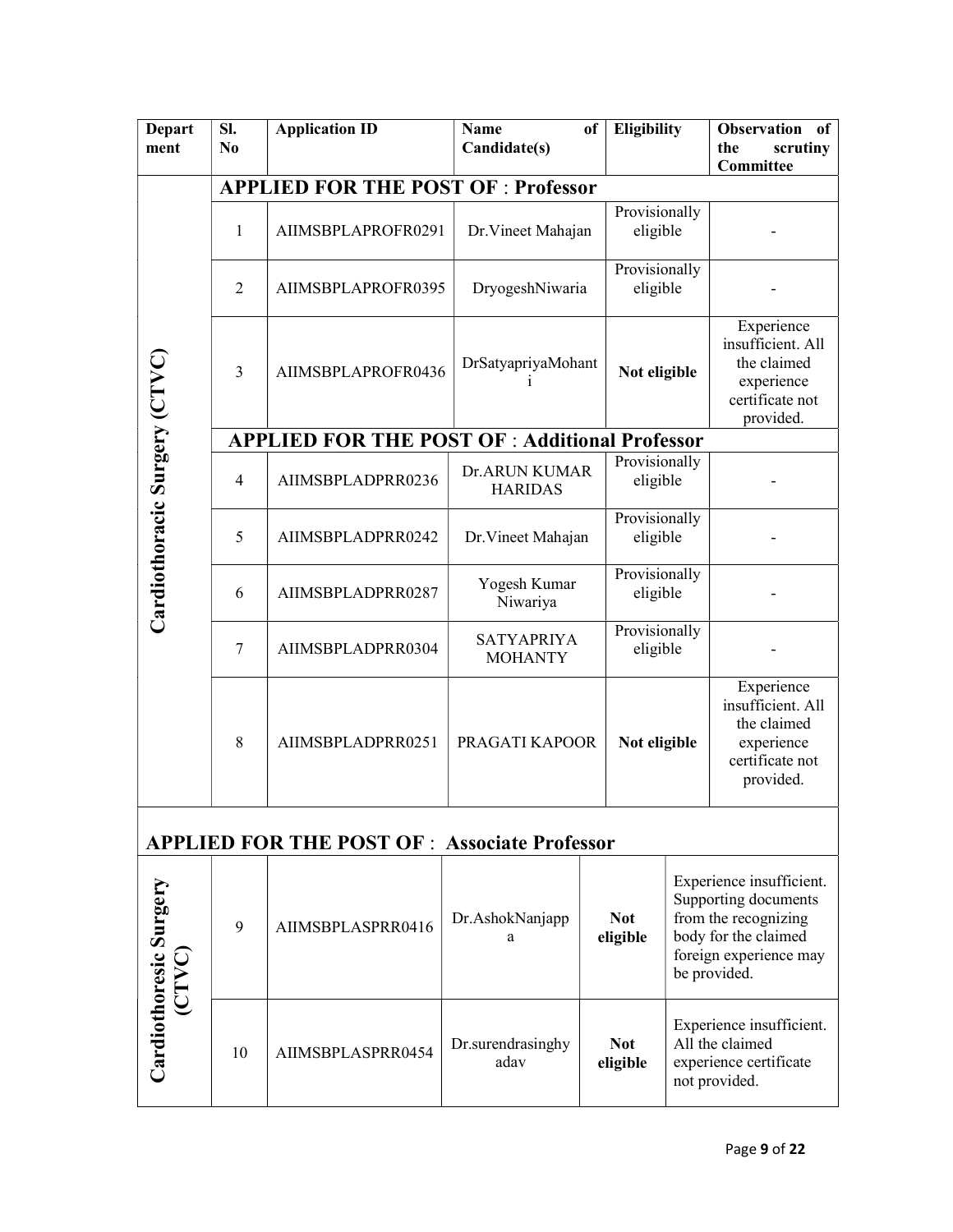| <b>APPLIED FOR THE POST OF : Assistant Professor</b> |    |                   |                                                    |                           |  |  |
|------------------------------------------------------|----|-------------------|----------------------------------------------------|---------------------------|--|--|
|                                                      | 11 | AIIMSBPLATPRR1111 | Manojkumar                                         | Provisionally<br>eligible |  |  |
|                                                      | 12 | AIIMSBPLATPRR1168 | kumarrahul                                         | Provisionally<br>eligible |  |  |
|                                                      | 13 | AIIMSBPLATPRR0249 | Dr.hemantnamdev                                    | Provisionally<br>eligible |  |  |
|                                                      | 14 | AIIMSBPLATPRR0271 | Ashok Nanjappa                                     | Provisionally<br>eligible |  |  |
|                                                      | 15 | AIIMSBPLATPRR0408 | Dr.Nikhil Bansal                                   | Provisionally<br>eligible |  |  |
|                                                      | 16 | AIIMSBPLATPRR0422 | Dr.RajatKalra                                      | Provisionally<br>eligible |  |  |
|                                                      | 17 | AIIMSBPLATPRR0469 | Dr.GAUTHAM A                                       | Provisionally<br>eligible |  |  |
|                                                      | 18 | AIIMSBPLATPRR0312 | Dr.surendrasinghyad<br>av                          | Provisionally<br>eligible |  |  |
|                                                      | 19 | AIIMSBPLATPRR0547 | Dr.Karthik P                                       | Provisionally<br>eligible |  |  |
|                                                      | 20 | AIIMSBPLATPRR0559 | DrSumitPratapSIngh                                 | Provisionally<br>eligible |  |  |
| Cardiothoracic Surgery (CTVC)                        | 21 | AIIMSBPLATPRR0552 | Dr.AJAYKUMAR<br><b>RAGHUNATH</b><br><b>PANDEY</b>  | Provisionally<br>eligible |  |  |
|                                                      | 22 | AIIMSBPLATPRR0554 | Dr.RajatSindwani                                   | Provisionally<br>eligible |  |  |
|                                                      | 23 | AIIMSBPLATPRR0724 | Dr.PRAMESH JAIN                                    | Provisionally<br>eligible |  |  |
|                                                      | 24 | AIIMSBPLATPRR0799 | Dr.ARUN KUMAR<br>A                                 | Provisionally<br>eligible |  |  |
|                                                      | 25 | AIIMSBPLATPRR0652 | Dr.KISHAN<br>MAGATAPALLI                           | Provisionally<br>eligible |  |  |
|                                                      | 26 | AIIMSBPLATPRR0633 | Dr.Anurag Rai                                      | Provisionally<br>eligible |  |  |
|                                                      | 27 | AIIMSBPLATPRR0829 | Dr.BARIA<br><b>KINNARESH</b><br><b>ASHWINKUMAR</b> | Provisionally<br>eligible |  |  |
|                                                      | 28 | AIIMSBPLATPRR0751 | Dr.VIKRAM<br><b>WATTI</b>                          | Provisionally<br>eligible |  |  |
|                                                      | 29 | AIIMSBPLATPRR0293 | Dr.PratikshaSharadc<br>handra Jaiswal              | Provisionally<br>eligible |  |  |
|                                                      | 30 | AIIMSBPLATPRR0862 | Dr.VivekVishwasM<br>undale                         | Provisionally<br>eligible |  |  |
|                                                      | 31 | AIIMSBPLATPRR0928 | Dr.sameerchauhan                                   | Provisionally<br>eligible |  |  |
|                                                      | 32 | AIIMSBPLATPRR0915 | Dr.Sankalp                                         | Provisionally<br>eligible |  |  |
|                                                      | 33 | AIIMSBPLATPRR0918 | DrSurendra V V B<br>Singh Chauhan                  | Provisionally<br>eligible |  |  |
|                                                      | 34 | AIIMSBPLATPRR0048 | Dr.Piyush Gupta                                    | Provisionally<br>eligible |  |  |
|                                                      | 35 | AIIMSBPLATPRR0251 | Rahul Sharma                                       | Provisionally             |  |  |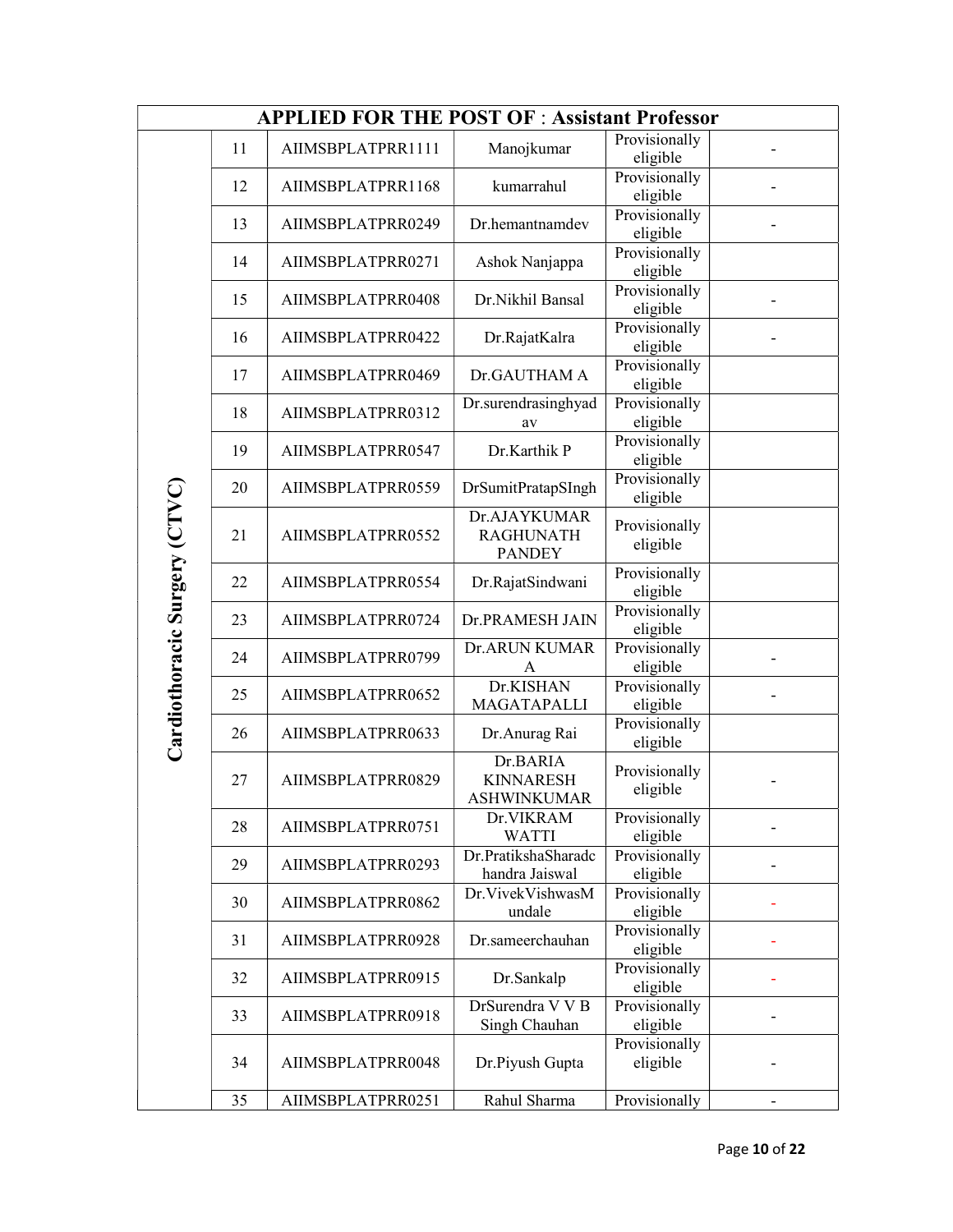|    |                   |                             | eligible                  |                                                 |
|----|-------------------|-----------------------------|---------------------------|-------------------------------------------------|
| 36 | AIIMSBPLATPRR0060 | <b>Dr.ANUPAM DAS</b>        | Provisionally<br>eligible |                                                 |
| 37 | AIIMSBPLATPRR0136 | Dr.RATNESH<br><b>KUMAR</b>  | Provisionally<br>eligible |                                                 |
| 38 | AIIMSBPLATPRR0642 | Dr Imran Khan<br>mansoore   | Not eligible              | OBC caste<br>certificate is<br>beyond validity. |
| 39 | AIIMSBPLATPRR0290 | Dr. Surendra Singh<br>Yadav | Not eligible              | OBC caste<br>certificate is<br>beyond validity. |
| 40 | AIIMSBPLATPRR1000 | Prashant<br>lakhichandpatil | Not eligible              | Cast certificate<br>beyond validity<br>period   |

| <b>Depart</b><br>ment            | SI.<br>N <sub>0</sub> | <b>Application ID</b>                      | <b>Name</b><br>of<br>Candidate(s) | <b>Eligibility</b>         | Observation of<br>scrutiny<br>the<br>Committee  |
|----------------------------------|-----------------------|--------------------------------------------|-----------------------------------|----------------------------|-------------------------------------------------|
|                                  |                       | <b>APPLIED FOR THE POST OF : Professor</b> |                                   |                            |                                                 |
| Community and<br>Family Medicine |                       | AIIMSBPLPROFR0354                          | DrRajkumarPatil                   | Provisionall<br>y eligible |                                                 |
|                                  | 2                     | AIIMSBPLPROFR0363                          | DrsanjayKhandekar                 | Not eligible               | OBC caste<br>certificate is<br>beyond validity. |

| <b>Depart</b><br>ment | SI.<br>N <sub>0</sub>                                       | <b>Application ID</b>                                | <b>Name</b><br>Candidate(s)                                                               | <b>Eligibility</b><br>of   | <b>Observation</b><br>- of<br>the<br>scrutiny                                             |
|-----------------------|-------------------------------------------------------------|------------------------------------------------------|-------------------------------------------------------------------------------------------|----------------------------|-------------------------------------------------------------------------------------------|
|                       |                                                             | <b>APPLIED FOR THE POST OF: Additional Professor</b> |                                                                                           |                            | Committee                                                                                 |
|                       |                                                             | AIIMSBPLADPRR0271                                    | Dr.Dinesh Prasad<br>Asati                                                                 | Provisionally<br>eligible  |                                                                                           |
|                       |                                                             | <b>APPLIED FOR THE POST OF: Associate Professor</b>  |                                                                                           |                            |                                                                                           |
|                       | $\mathfrak{D}$                                              | AIIMSBPLASPRR0585                                    | DR NIDHI<br><b>CHOUDHARY</b>                                                              | Provisional<br>ly eligible |                                                                                           |
| Dermatology           | Dr.MAHABAL<br>3<br>AIIMSBPLASPRR0432<br><b>GAURI DINESH</b> | <b>Not</b><br>eligible                               | Experience<br>insufficient. All the<br>claimed experience<br>certificate not<br>provided. |                            |                                                                                           |
|                       | $\overline{4}$                                              | AIIMSBPLASPRR0522                                    | Dr.chaitanyanamde<br>$\Omega$                                                             | <b>Not</b><br>eligible     | Experience<br>insufficient. All the<br>claimed experience<br>certificate not<br>provided. |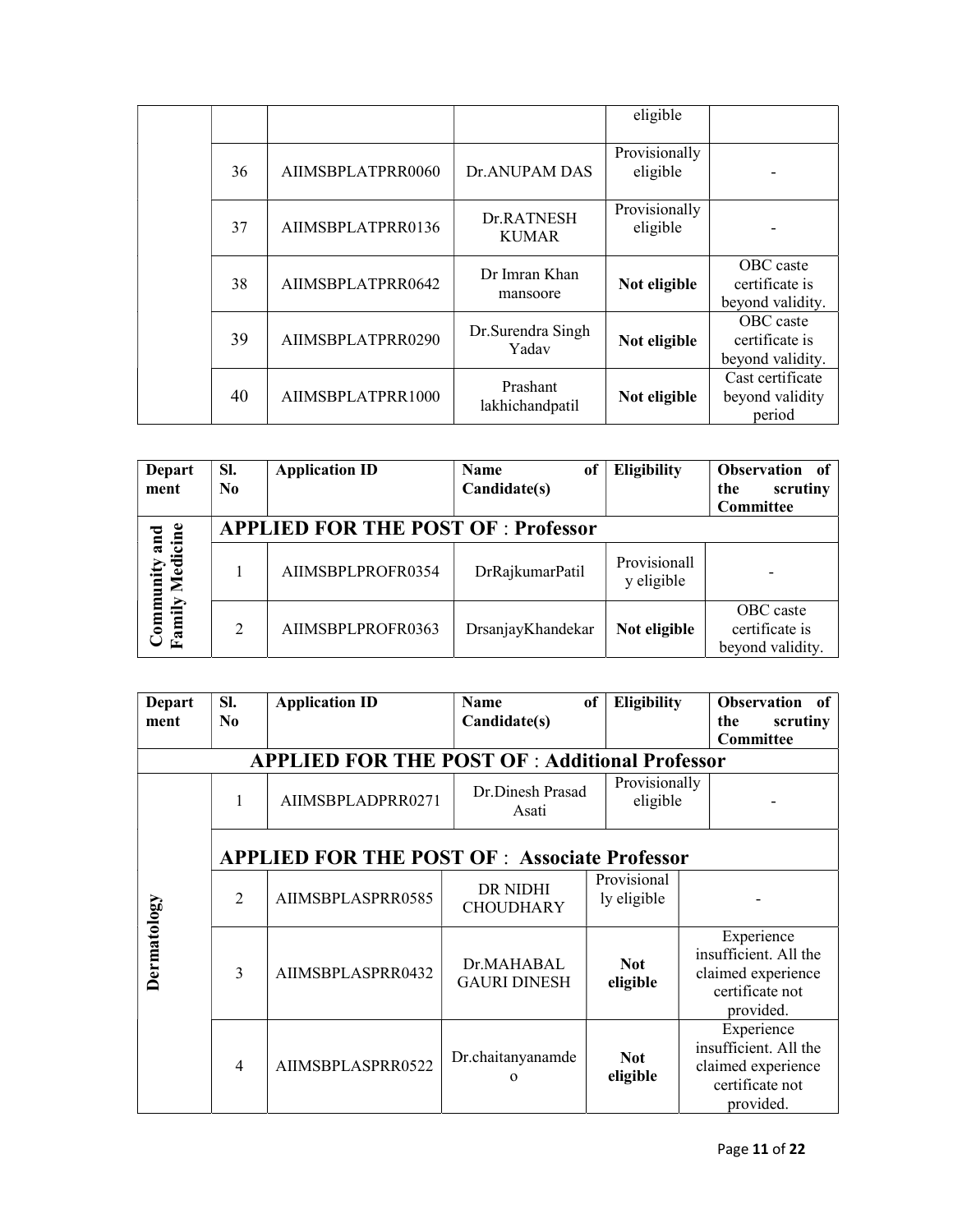|             |    | <b>APPLIED FOR THE POST OF: Assistant Professor</b> |                               |                           |                                                                                              |
|-------------|----|-----------------------------------------------------|-------------------------------|---------------------------|----------------------------------------------------------------------------------------------|
|             | 5  | AIIMSBPLATPRR0054                                   | DrArpitaNibedita<br>Rout      | Provisionally<br>eligible | $\blacksquare$                                                                               |
|             | 6  | AIIMSBPLATPRR0561                                   | Dr.Suman Patra                | Provisionally<br>eligible | $\mathbf{r}$                                                                                 |
|             | 7  | AIIMSBPLATPRR0616                                   | Dr.VaishaliMasatkar           | Provisionally<br>eligible | $\blacksquare$                                                                               |
|             | 8  | AIIMSBPLATPRR0562                                   | Dr Nidhi Choudhary            | Provisionally<br>eligible | $\overline{a}$                                                                               |
|             | 9  | AIIMSBPLATPRR0692                                   | Dr.KratiMehrotra              | Provisionally<br>eligible | $\overline{\phantom{a}}$                                                                     |
|             | 10 | AIIMSBPLATPRR0401                                   | Dr.GEETI<br><b>KHULLAR</b>    | Provisionally<br>eligible |                                                                                              |
|             | 11 | AIIMSBPLATPRR0779                                   | Dr. KAPIL VYAS                | Provisionally<br>eligible |                                                                                              |
|             | 12 | AIIMSBPLATPRR1013                                   | Dr.SHEETANSHU<br><b>KUMAR</b> | Provisionally<br>eligible |                                                                                              |
|             | 13 | AIIMSBPLATPRR0781                                   | Dr.KavitaPoonia               | Provisionally<br>eligible |                                                                                              |
| Dermatology | 14 | AIIMSBPLATPRR0986                                   | Dr.chaitanyanamdeo            | Provisionally<br>eligible |                                                                                              |
|             | 15 | AIIMSBPLATPRR0778                                   | Dr.ShikhaKhare                | Provisionally<br>eligible |                                                                                              |
|             | 16 | AIIMSBPLATPRR0737                                   | <b>SANJAY MEENA</b>           | Provisionally<br>eligible |                                                                                              |
|             | 17 | AIIMSBPLATPRR1079                                   | DrDeepikaUikey                | Provisionally<br>eligible |                                                                                              |
|             | 18 | AIIMSBPLATPRR1127                                   | Aditi Dhanta                  | Provisionally<br>eligible |                                                                                              |
|             | 19 | AIIMSBPLATPRR1145                                   | Dilip Kumar Meena             | Provisionally<br>eligible |                                                                                              |
|             | 20 | AIIMSBPLATPRR0699                                   | Dr.rajneeshkanwat             | Not eligible              | Experience<br>insufficient. All<br>the claimed<br>experience<br>certificate not<br>provided. |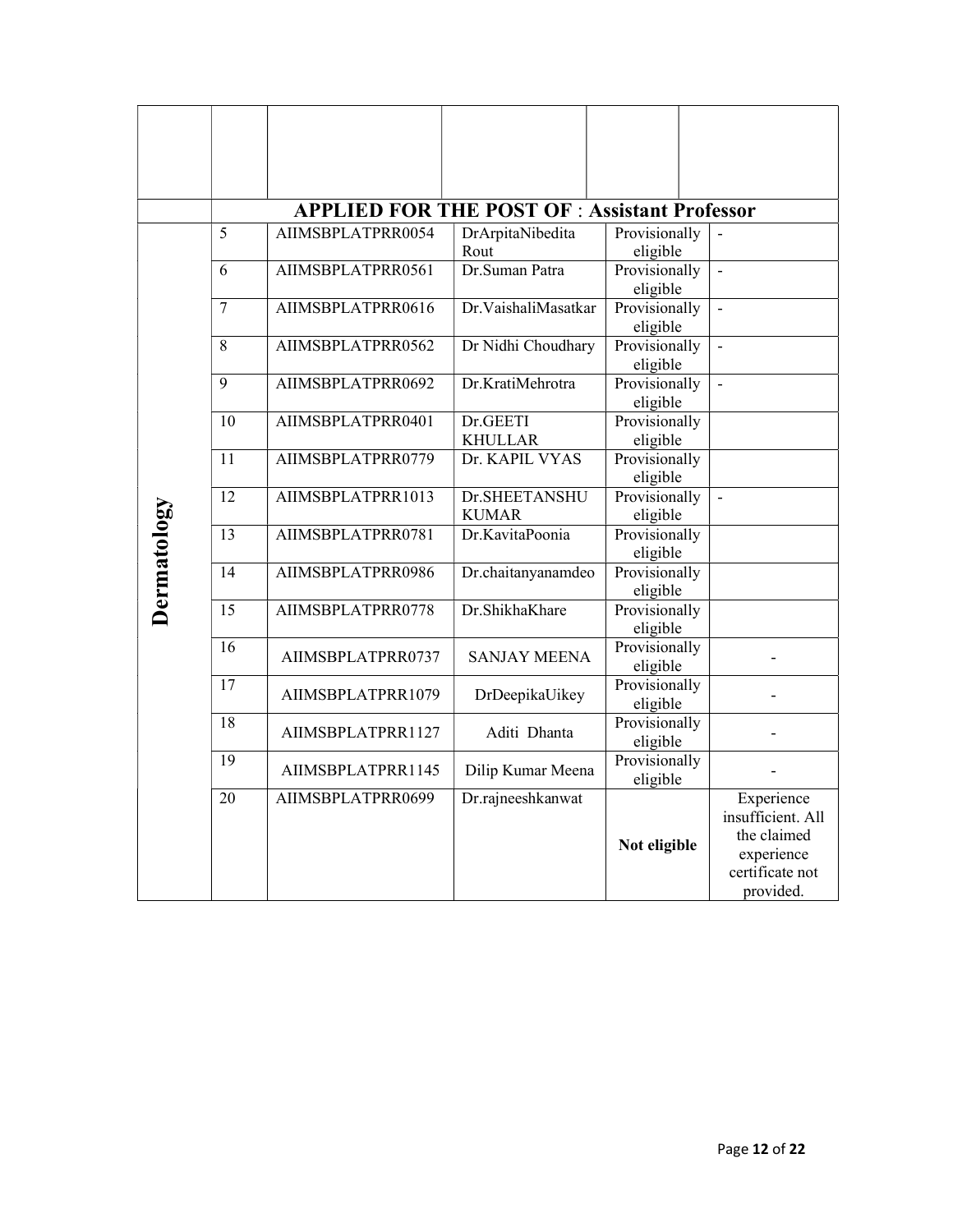| <b>Depart</b> | Sl. No         | <b>Application ID</b>                                | <b>Name</b>         | <b>Eligibility</b><br>of | <b>Observation</b><br>of        |
|---------------|----------------|------------------------------------------------------|---------------------|--------------------------|---------------------------------|
| ment          |                |                                                      | Candidate(s)        |                          | the<br>scrutiny                 |
|               |                |                                                      |                     |                          | Committee                       |
|               |                | <b>APPLIED FOR THE POST OF : Associate Professor</b> |                     |                          |                                 |
|               |                |                                                      |                     |                          | OBC caste                       |
|               | 1              | AIIMSBPLASPRR0417                                    | Dr.AparnaUpadhye    | Not eligible             | certificate is                  |
|               |                |                                                      |                     |                          | beyond vailidity.               |
|               |                |                                                      |                     |                          | Experience                      |
|               |                |                                                      |                     |                          | insufficient. All               |
|               | 2              | AIIMSBPLASPRR0509                                    | Dr.Anjan Kumar      | Not eligible             | the claimed                     |
| ENT           |                |                                                      | Sahoo               |                          | experience                      |
|               |                |                                                      |                     |                          | certificate not                 |
|               |                |                                                      |                     |                          | provided.                       |
|               |                |                                                      |                     |                          | Experience<br>insufficient. OBC |
|               | 3              |                                                      | <b>MADAN PRASAD</b> |                          |                                 |
|               |                | AIIMSBPLASPRR0425                                    | <b>GUPTA</b>        | Not eligible             | caste certificate               |
|               |                |                                                      |                     |                          | is beyond<br>validity.          |
|               |                |                                                      |                     |                          |                                 |
|               |                | <b>APPLIED FOR THE POST OF : Assistant Professor</b> |                     |                          |                                 |
|               |                |                                                      | Dr.ARIJIT           | Provisionally            |                                 |
|               | $\overline{4}$ | AIIMSBPLATPRR0101                                    | <b>JOTDAR</b>       | eligible                 |                                 |
|               |                |                                                      |                     | Provisionally            |                                 |
|               | 5              | AIIMSBPLATPRR0141                                    | Dr.RAJAT JAIN       | eligible                 |                                 |
|               |                |                                                      |                     |                          |                                 |
|               | 6              | AIIMSBPLATPRR0187                                    |                     | Provisionally            |                                 |
|               |                |                                                      | Dr.GauravBatni      | eligible                 |                                 |
|               |                |                                                      |                     |                          |                                 |
|               |                |                                                      |                     | Provisionally            |                                 |
|               | $\tau$         | AIIMSBPLATPRR0232                                    | Dr.Prateek          | eligible                 |                                 |
|               |                |                                                      |                     | Provisionally            |                                 |
|               | 8              | AIIMSBPLATPRR0245                                    | Dr.SHARAD           | eligible                 |                                 |
|               |                |                                                      | <b>HERNOT</b>       |                          |                                 |
|               |                |                                                      |                     | Provisionally            |                                 |
|               | 9              | AIIMSBPLATPRR0256                                    | Dr.Arulalan M       | eligible                 |                                 |
|               |                |                                                      | Dr. SUMEET          | Provisionally            |                                 |
| ⊡             | 10             | AIIMSBPLATPRR0411                                    | <b>ANGRAL</b>       | eligible                 |                                 |
|               |                |                                                      | Dr.SAURABH          | Provisionally            |                                 |
|               | 11             | AIIMSBPLATPRR0443                                    | <b>SRIVASTAVA</b>   | eligible                 |                                 |
|               | 12             | AIIMSBPLATPRR0485                                    | Dr.BHARTENDU        | Provisionally            |                                 |
|               |                |                                                      | <b>BHARTI</b>       | eligible                 |                                 |
|               | 13             | AIIMSBPLATPRR0336                                    | Dr.VAISAKH K        | Provisionally            |                                 |
|               |                |                                                      |                     | eligible                 |                                 |
|               | 14             | AIIMSBPLATPRR0482                                    | Dr. VrindaSaxena    | Provisionally            |                                 |
|               |                |                                                      |                     | eligible                 |                                 |
|               | 15             | AIIMSBPLATPRR0325                                    | Dr.Neelesh Tiwari   | Provisionally            |                                 |
|               |                |                                                      |                     | eligible                 |                                 |
|               | 16             | AIIMSBPLATPRR0363                                    | Dr.Rajendrakumart   | Provisionally            |                                 |
|               |                |                                                      | eharia              | eligible                 |                                 |
|               |                |                                                      |                     | Provisionally            |                                 |
|               | 17             | AIIMSBPLATPRR0551                                    | <b>K SELVARAJ</b>   | eligible                 |                                 |
|               |                |                                                      |                     |                          |                                 |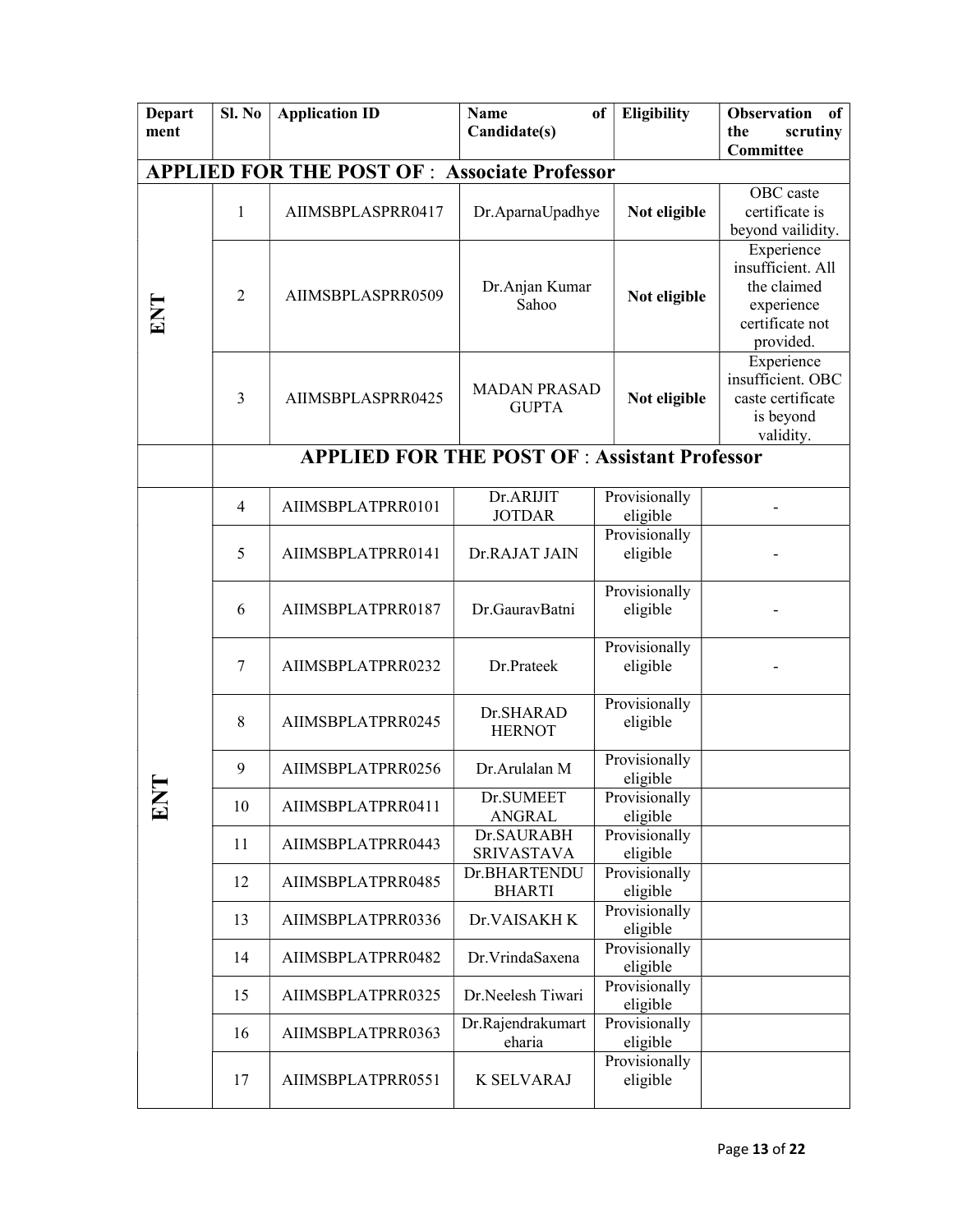|     | 18 | AIIMSBPLATPRR0753 | Dr.Balaji R                                          | Provisionally<br>eligible |                                                                                           |
|-----|----|-------------------|------------------------------------------------------|---------------------------|-------------------------------------------------------------------------------------------|
|     | 19 | AIIMSBPLATPRR0331 | Dr.GOVIND<br><b>GOURH</b>                            | Provisionally<br>eligible |                                                                                           |
|     | 20 | AIIMSBPLATPRR0611 | Dr.SHARMISTH<br>A<br><b>CHAKRAVARTY</b>              | Provisionally<br>eligible |                                                                                           |
|     | 21 | AIIMSBPLATPRR0540 | Dr.Pankhuri Mittal                                   | Provisionally<br>eligible |                                                                                           |
|     |    | AIIMSBPLATPRR0801 | <b>DR</b><br><b>BHAGIRATHSIN</b><br><b>HD PARMAR</b> | Provisionally<br>eligible |                                                                                           |
|     |    | AIIMSBPLATPRR0902 | Dr.PriyaChaubey                                      | Provisionally<br>eligible |                                                                                           |
|     |    | AIIMSBPLATPRR0793 | <b>DR SHALINI</b><br><b>JAIN</b>                     | Provisionally<br>eligible |                                                                                           |
|     | 25 | AIIMSBPLATPRR0648 | Dr.MOHIT GOEL                                        | Provisionally<br>eligible |                                                                                           |
|     | 26 | AIIMSBPLATPRR1004 | Dr.HarsimranTiwa<br>na                               | Provisionally<br>eligible |                                                                                           |
|     | 22 | AIIMSBPLATPRR0956 | Dr. Vidhu Sharma                                     | Provisionally<br>eligible |                                                                                           |
|     | 23 | AIIMSBPLATPRR1038 | Dr.Indu Shukla                                       | Provisionally<br>eligible |                                                                                           |
|     | 24 | AIIMSBPLATPRR0886 | <b>RASHMI</b><br><b>HANSDAH</b>                      | Provisionally<br>eligible |                                                                                           |
|     | 30 | AIIMSBPLATPRR1001 | VivekDudeja                                          | Provisionally<br>eligible |                                                                                           |
|     | 31 | AIIMSBPLATPRR1076 | <b>UTKAL</b><br>PRIYADARSHI<br><b>MISHRA</b>         | Provisionally<br>eligible |                                                                                           |
|     | 32 | AIIMSBPLATPRR1094 | Devendra Pankaj                                      | Provisionally<br>eligible |                                                                                           |
|     | 33 | AIIMSBPLATPRR1141 | Deepti Singh                                         | Provisionally<br>eligible |                                                                                           |
|     | 34 | AIIMSBPLATPRR1165 | Joseph Williams                                      | Provisionally<br>eligible |                                                                                           |
|     | 35 | AIIMSBPLATPRR1172 | <b>PRIYA</b><br><b>CHAUBEY</b>                       | Provisionally<br>eligible |                                                                                           |
|     | 36 | AIIMSBPLATPRR0124 | Dr.NeemuHage                                         | Not eligible              | Experience<br>insufficient. All the<br>claimed experience<br>certificate not<br>provided. |
| ENT | 37 | AIIMSBPLATPRR0621 | Dr.ankitgulati                                       | Not eligible              | Experience<br>insufficient. All the<br>claimed experience<br>certificate not<br>provided. |
|     | 38 | AIIMSBPLATPRR0415 | Dr.Pawan Kumar<br>Sharma                             | Not eligible              | Experience<br>insufficient. All the<br>claimed experience<br>certificate not<br>provided. |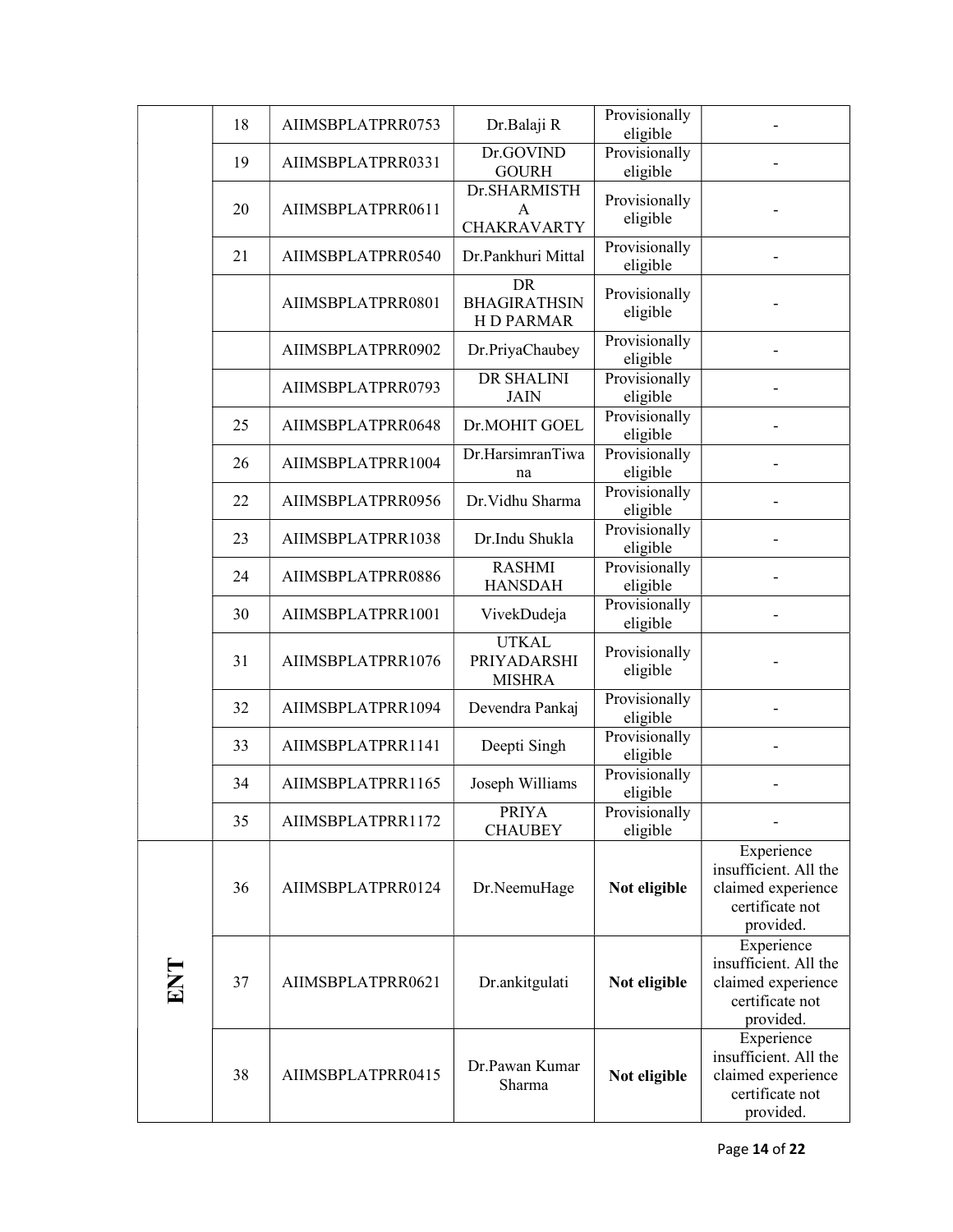| <b>Depart</b>                | SI.            | <b>Application ID</b>                                 | of<br><b>Name</b>                   | <b>Eligibility</b>        | <b>Observation</b><br>of                        |
|------------------------------|----------------|-------------------------------------------------------|-------------------------------------|---------------------------|-------------------------------------------------|
| ment                         | N <sub>0</sub> |                                                       | Candidate(s)                        |                           | the<br>scrutiny                                 |
|                              |                |                                                       |                                     |                           | <b>Committee</b>                                |
|                              |                | <b>APPLIED FOR THE POST OF : Additional Professor</b> |                                     |                           |                                                 |
|                              | 1              | AIIMSBPLADPRR0232                                     | Rekha Singh                         | Provisionally             |                                                 |
|                              |                |                                                       |                                     | eligible                  |                                                 |
|                              |                | <b>APPLIED FOR THE POST OF: Associate Professor</b>   |                                     |                           |                                                 |
|                              | $\overline{2}$ | AIIMSBPLATPRR0344                                     | Dr.Kishore Kumar<br>Katam           | Provisionally<br>eligible |                                                 |
| Endocrinology and Metabolism | 3              | AIIMSBPLATPRR0707                                     | Dr.ARPANA SONI                      | Provisionally<br>eligible |                                                 |
|                              | $\overline{4}$ | AIIMSBPLATPRR0878                                     | DrjaideepKhare                      | Provisionally<br>eligible |                                                 |
|                              | 5              | AIIMSBPLATPRR0657                                     | Dr.Somnath Singh<br>Raghuvanshi     | Provisionally<br>eligible |                                                 |
|                              | 6              | AIIMSBPLATPRR0914                                     | Dr.Ayan Roy                         | Provisionally<br>eligible |                                                 |
|                              | 7              | AIIMSBPLATPRR1056                                     | shivendraverma                      | Provisionally<br>eligible |                                                 |
|                              | 8              | AIIMSBPLATPRR1151                                     | <b>ANSHUL</b><br><b>AGRAWAL</b>     | Provisionally<br>eligible |                                                 |
|                              | 9              | AIIMSBPLATPRR0678                                     | Dr.NIRAJ KUMAR<br><b>SRIVASTAVA</b> | Not eligible              | Essential<br>Qualification is<br>not available. |

| <b>Depart</b><br>ment | SI.<br>$\bf N_0$                                     | <b>Application ID</b>                      | <b>Name</b><br><sub>of</sub><br>Candidate(s) | <b>Eligibility</b>        | <b>Observation</b><br>of<br>scrutiny<br>the<br>Committee                                      |  |  |  |  |  |
|-----------------------|------------------------------------------------------|--------------------------------------------|----------------------------------------------|---------------------------|-----------------------------------------------------------------------------------------------|--|--|--|--|--|
|                       |                                                      | <b>APPLIED FOR THE POST OF : Professor</b> |                                              |                           |                                                                                               |  |  |  |  |  |
|                       | 1                                                    | AIIMSBPLPROFR0426                          | Dr.DEBABRATA<br><b>BANERJEE</b>              | Provisionally<br>eligible |                                                                                               |  |  |  |  |  |
|                       | $\overline{2}$                                       | AIIMSBPLPROFR0405                          | Dr. Siddharth<br>Srivastava                  | Not eligible              | Experience<br>insufficient. All<br>the claimed<br>experience<br>certificates not<br>provided. |  |  |  |  |  |
|                       | <b>APPLIED FOR THE POST OF: Additional Professor</b> |                                            |                                              |                           |                                                                                               |  |  |  |  |  |
|                       | 3                                                    | AIIMSBPLADPRR0260                          | Dr.MOHD TALHA<br><b>NOOR</b>                 | Provisionally<br>eligible |                                                                                               |  |  |  |  |  |
| Gastroenterology      | $\overline{4}$                                       | AIIMSBPLADPRR0300                          | Dr.DEBABRATA<br><b>BANERJEE</b>              | Provisionally<br>eligible |                                                                                               |  |  |  |  |  |
|                       | <b>APPLIED FOR THE POST OF: Associate Professor</b>  |                                            |                                              |                           |                                                                                               |  |  |  |  |  |
|                       | 5                                                    | AIIMSBPLASPRR0384                          | Ashok Dalal                                  | Provisionally<br>eligible |                                                                                               |  |  |  |  |  |
|                       | 6                                                    | AIIMSBPLASPRR0361                          | Mayank Jain                                  | Not eligible              | Experience<br>insufficient. All<br>the claimed<br>experience<br>certificate not<br>provided.  |  |  |  |  |  |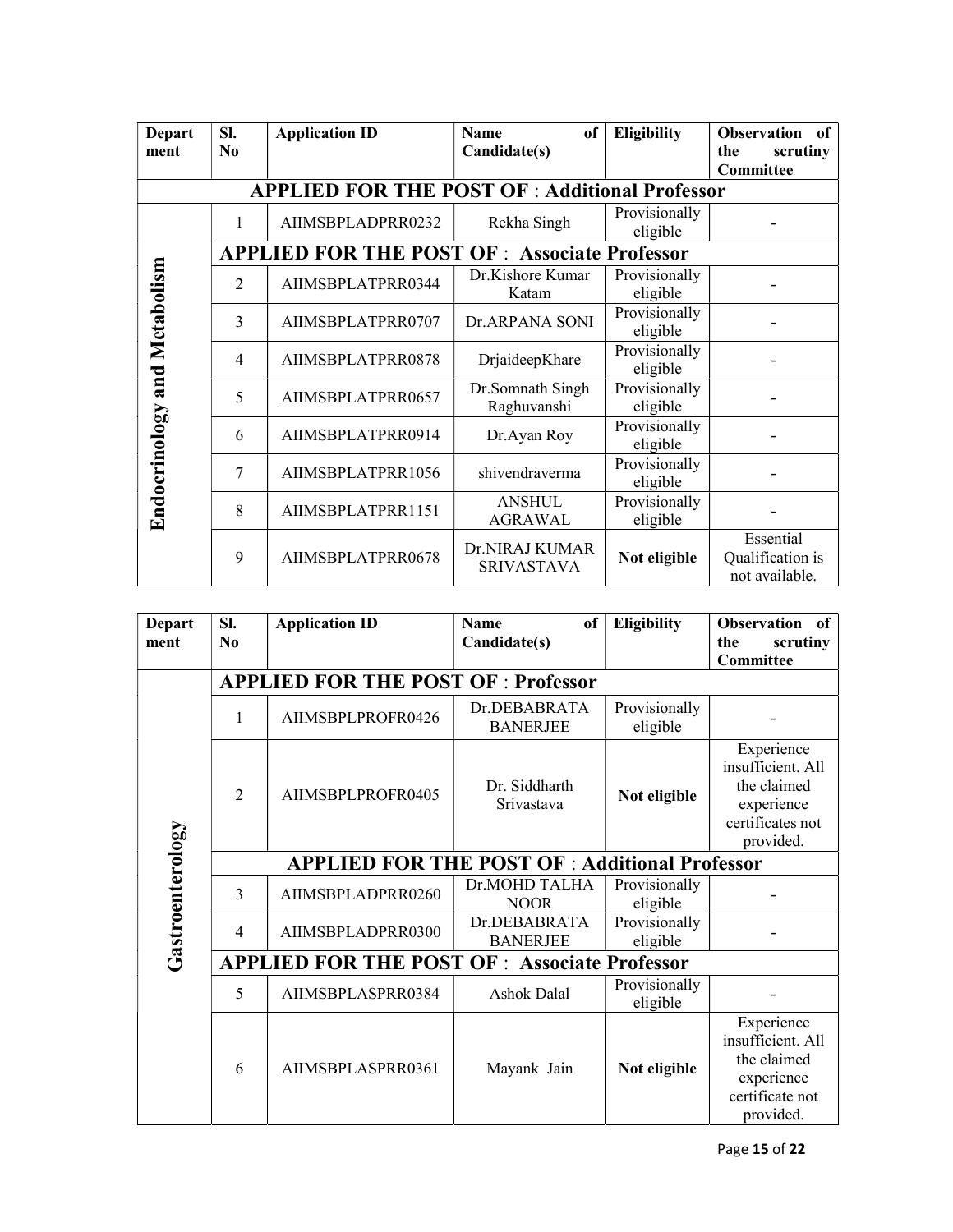| <b>Depart</b>           | SI.            | <b>Application ID</b>                                | <b>Name</b><br>of                 | <b>Eligibility</b>        | <b>Observation</b><br>of                                                                     |
|-------------------------|----------------|------------------------------------------------------|-----------------------------------|---------------------------|----------------------------------------------------------------------------------------------|
| ment                    | N <sub>0</sub> |                                                      | Candidate(s)                      |                           | scrutiny<br>the                                                                              |
|                         |                |                                                      |                                   |                           | Committee                                                                                    |
|                         |                | <b>APPLIED FOR THE POST OF : Professor</b>           |                                   |                           |                                                                                              |
|                         | 1              | 310                                                  | Dr.Krishna Pandey                 | Provisionally<br>eligible |                                                                                              |
|                         | 2              | 327                                                  | DR SIMMI DUBE                     | Provisionally<br>eligible |                                                                                              |
|                         | 3              | 360                                                  | Dr.DevendraPratap<br>Singh Rajput | Provisionally<br>eligible |                                                                                              |
|                         | $\overline{4}$ | 413                                                  | Dr.Nutan Kumar<br>Agrawal         | Provisionally<br>eligible |                                                                                              |
| <b>General Medicine</b> | 5              | 370                                                  | Dr. AshutoshOjha                  | Not eligible              | Experience<br>insufficient. All<br>the claimed<br>experience<br>certificate not<br>provided. |
|                         | 6              | 410                                                  | Dr.seemapiyudeoma<br>hant         | Not eligible              | Experience<br>insufficient. All<br>the claimed<br>experience<br>certificate not<br>provided. |
|                         | 7              | 421                                                  | Dr.PreshantShrivast<br>ava        | Not eligible              | Experience<br>insufficient. All<br>the claimed<br>experience<br>certificate not<br>provided. |
|                         |                | <b>APPLIED FOR THE POST OF : Associate Professor</b> |                                   |                           |                                                                                              |
|                         | 8              | 360                                                  | Dr.KAMAL<br><b>VERMA</b>          | Provisionally<br>eligible |                                                                                              |
|                         | 9              | 406                                                  | Dr.Abhishek Vinod<br>Singhai      | Provisionally<br>eligible |                                                                                              |
|                         | 10             | 436                                                  | Dr.DevendraPratap<br>Singh Rajput | Provisionally<br>eligible |                                                                                              |
|                         | 11             | 441                                                  | Dr. AshutoshOjha                  | Provisionally<br>eligible |                                                                                              |
| <b>General Medicine</b> | 12             | 490                                                  | Dr.MANUJ<br><b>KUMAR SARKAR</b>   | Provisionally<br>eligible |                                                                                              |
|                         | 13             | 501                                                  | Dr.Yasmee                         | Provisionally<br>eligible |                                                                                              |
|                         | 14             | 526                                                  | Dr.SagarKhadanga                  | Provisionally<br>eligible |                                                                                              |
|                         | 15             | 518                                                  | DrMandaviAgrwal                   | Not eligible              | Experience<br>insufficient. All<br>the claimed<br>experience<br>certificate not              |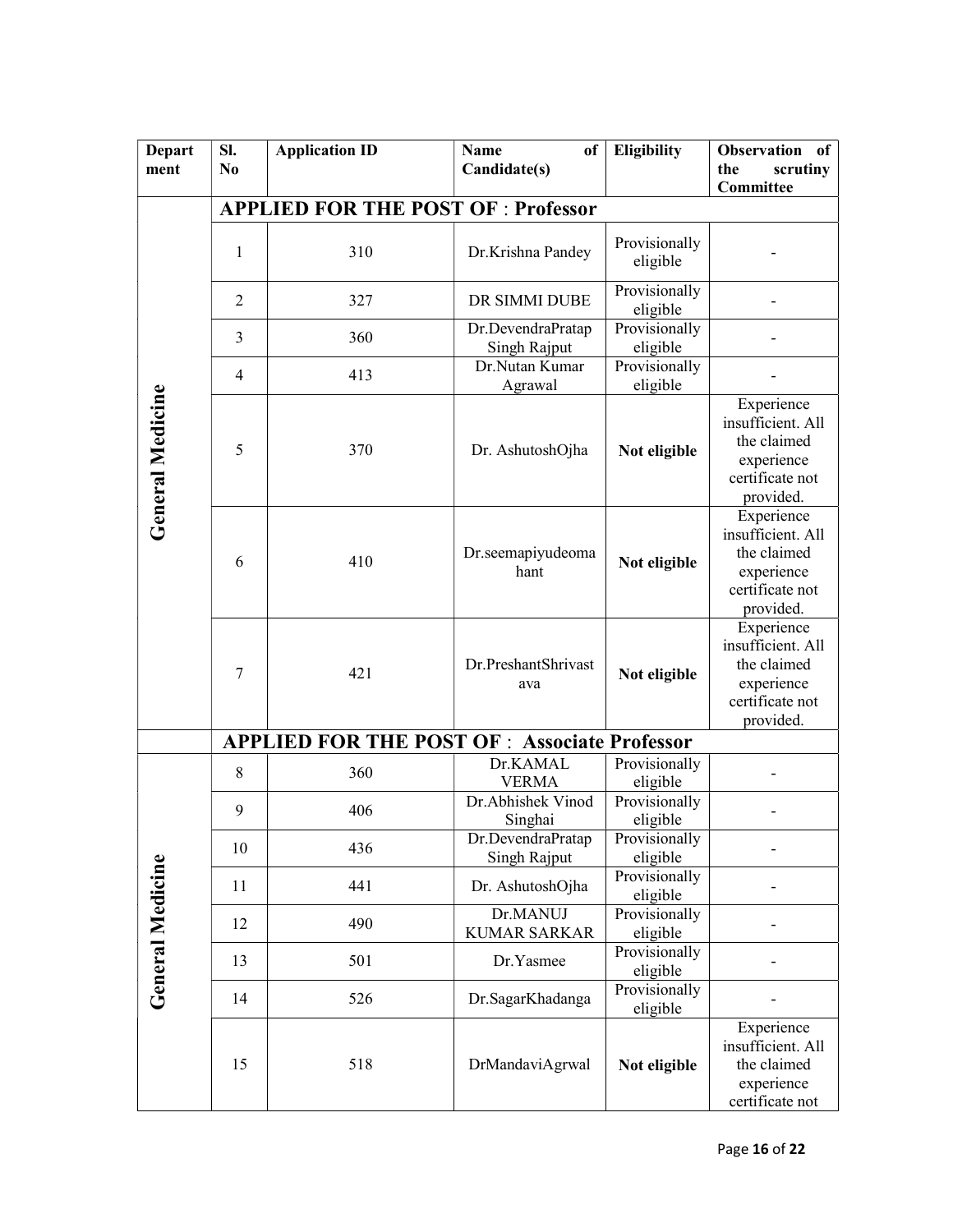|                |    |                                                     |                                              |                           | provided.                                                                                    |
|----------------|----|-----------------------------------------------------|----------------------------------------------|---------------------------|----------------------------------------------------------------------------------------------|
|                | 16 | 549                                                 | Dr.JAI KUMAR<br><b>GAVLI</b>                 | Not eligible              | Experience<br>insufficient. All<br>the claimed<br>experience<br>certificate not<br>provided. |
|                | 17 | 553                                                 | Dr.DrVaibhav Ingle                           | Not eligible              | Experience<br>insufficient. All<br>the claimed<br>experience<br>certificate not<br>provided. |
|                |    | <b>APPLIED FOR THE POST OF: Assistant Professor</b> |                                              |                           |                                                                                              |
|                | 18 | 186                                                 | Dr.RAMESH<br><b>CHAND MEENA</b>              | Provisionally<br>eligible |                                                                                              |
|                | 19 | 925                                                 | Dr. Vikramsingh                              | Provisionally<br>eligible |                                                                                              |
|                | 20 | 460                                                 | DR USHA SACHIN<br><b>KHADTARE</b>            | Provisionally<br>eligible |                                                                                              |
|                | 21 | 901                                                 | Dr.Devender                                  | Provisionally<br>eligible |                                                                                              |
|                | 22 | 763                                                 | Dr. Veerendra Arya                           | Provisionally<br>eligible |                                                                                              |
|                | 23 | 762                                                 | Dr.JAI KUMAR<br><b>GAVLI</b>                 | Provisionally<br>eligible |                                                                                              |
|                | 24 | 366                                                 | Dr.Gaurav Gupta                              | Provisionally<br>eligible |                                                                                              |
|                | 25 | 745                                                 | Dr.SUSHIL<br><b>KUMAR</b>                    | Provisionally<br>eligible |                                                                                              |
|                | 26 | 957                                                 | Dr.Hindeshwari Rai                           | Provisionally<br>eligible |                                                                                              |
| neral Medicine | 27 | 479                                                 | Dr.Shiny Thomas<br>Kujur                     | Provisionally<br>eligible |                                                                                              |
|                | 28 | 876                                                 | Dr.MAHADEV<br><b>MEENA</b>                   | Provisionally<br>eligible |                                                                                              |
| ပိ             | 29 | 663                                                 | Dr.PRAVIN<br><b>GULAB</b><br><b>DANDEKAR</b> | Provisionally<br>eligible |                                                                                              |
|                | 30 | 943                                                 | Dr.Durga Shankar<br>Meena                    | Provisionally<br>eligible |                                                                                              |
|                | 31 | 1014                                                | Dr.VAISHALI<br><b>BHALAVI</b>                | Provisionally<br>eligible |                                                                                              |
|                | 32 | 591                                                 | Dr.<br>MondithokaSukuma<br>$\bf r$           | Provisionally<br>eligible |                                                                                              |
|                | 33 | 1059                                                | Dr. Nikhil Verma                             | Provisionally<br>eligible |                                                                                              |
|                | 34 | 1070                                                | Dr. SONWANE<br><b>ANAND</b><br>CHANDRAKANT   | Provisionally<br>eligible |                                                                                              |
|                | 35 | 1106                                                | Dr. RASHMI                                   | Provisionally             | $\overline{\phantom{0}}$                                                                     |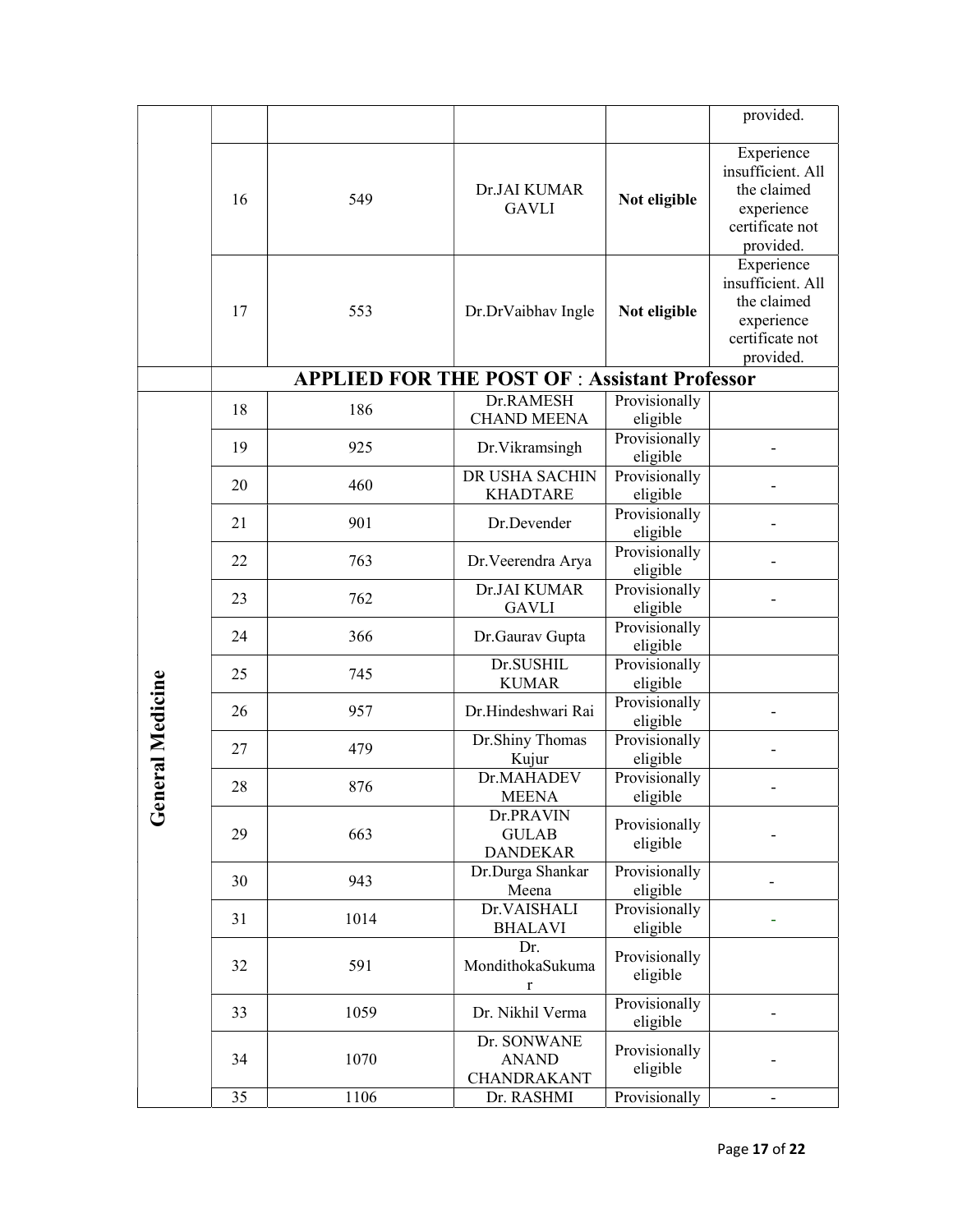|    |      | <b>VERMA</b>                | eligible                  |                                                                                              |
|----|------|-----------------------------|---------------------------|----------------------------------------------------------------------------------------------|
| 36 | 1161 | Dr. FAHAD<br><b>ANSARI</b>  | Provisionally<br>eligible |                                                                                              |
| 37 | 904  | Dr.Bechan Kumar<br>Gautam   | Not eligible              | Experience<br>insufficient. All<br>the claimed<br>experience<br>certificate not<br>provided. |
| 38 | 942  | Dr.Premlatasolanki          | Not eligible              | Experience<br>insufficient. All<br>the claimed<br>experience<br>certificate not<br>provided. |
| 39 | 548  | Dr.BINDU<br><b>PRAKASH</b>  | Not eligible              | OBC caste<br>certificate is<br>beyond vailidity.                                             |
| 40 | 416  | Manojkumar Gupta            | Not eligible              | Short experience.<br>OBC caste<br>certificate is<br>beyond vailidity.                        |
| 41 | 462  | Dr.DR NUPUR<br><b>GOYAL</b> | Not eligible              | Caste certificate<br>not provided.                                                           |

| <b>Depart</b><br>ment  | SI.<br>N <sub>0</sub> | <b>Application ID</b>                      | <b>Name</b><br>of<br>Candidate(s)                     | <b>Eligibility</b>        | <b>Observation</b><br>of<br>the<br>scrutiny<br>Committee     |  |  |  |  |  |
|------------------------|-----------------------|--------------------------------------------|-------------------------------------------------------|---------------------------|--------------------------------------------------------------|--|--|--|--|--|
|                        |                       | <b>APPLIED FOR THE POST OF : Professor</b> |                                                       |                           |                                                              |  |  |  |  |  |
|                        | 1                     | 364                                        | Dr.ManishSwarnkar                                     | Provisionally<br>eligible |                                                              |  |  |  |  |  |
|                        | $\overline{2}$        | 330                                        | Dr.Puneet Kumar<br>Agarwal                            | Provisionally<br>eligible |                                                              |  |  |  |  |  |
|                        | 3                     | 382                                        | Dr.MahendraPratap<br>Singh                            | Provisionally<br>eligible |                                                              |  |  |  |  |  |
| <b>General Surgery</b> | $\overline{4}$        | 368                                        | <b>DR</b><br><b>KRISHNANAND</b>                       | Provisionally<br>eligible |                                                              |  |  |  |  |  |
|                        | 5                     | 399                                        | Dr. Bharati Pandya                                    | Provisionally<br>eligible |                                                              |  |  |  |  |  |
|                        | 6                     | 415                                        | Dr.SHYAM LAL                                          | Provisionally<br>eligible |                                                              |  |  |  |  |  |
|                        | 7                     | 320                                        | <b>DR RAJU</b><br><b>KAMLAKARRAO</b><br><b>SHINDE</b> | Provisionally<br>eligible |                                                              |  |  |  |  |  |
|                        | 8                     | 377                                        | DrSankalpDwivedi                                      | Provisionally<br>eligible |                                                              |  |  |  |  |  |
|                        | 9                     | 372                                        | <b>DR VISHAL</b><br><b>DUBEY</b>                      | Not eligible              | Experience<br>insufficient. All<br>the claimed<br>experience |  |  |  |  |  |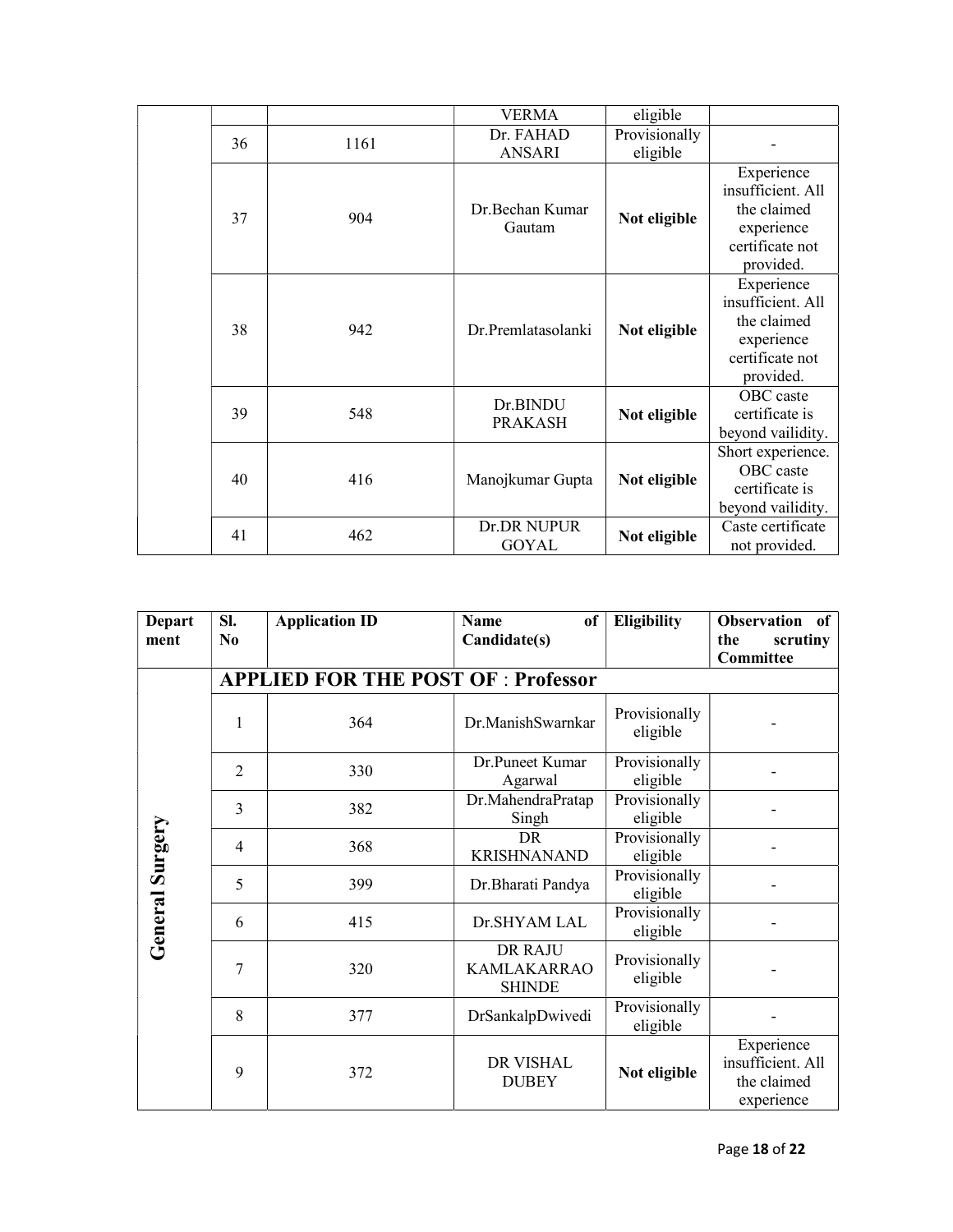|                    |    |                                                      |                                                    |                           | certificate not<br>provided.                                                                 |
|--------------------|----|------------------------------------------------------|----------------------------------------------------|---------------------------|----------------------------------------------------------------------------------------------|
|                    | 10 | 407                                                  | Dr.devendrachoudha                                 | Provisionally<br>eligible |                                                                                              |
|                    | 11 | 385                                                  | $rac{ry}{DR}$<br><b>RAMABHILASH</b><br><b>DUBE</b> | Not eligible              | Exceding age<br>limit of 58 years                                                            |
|                    | 12 | 304                                                  | DrNitiingarg                                       | Not eligible              | Experience<br>insufficient. All<br>the claimed<br>experience<br>certificate not<br>provided. |
|                    | 13 | 443                                                  | Dr.<br>PriyadarshanAnandJ<br>ategaonkar            | Not eligible              | Experience<br>insufficient. All<br>the claimed<br>experience<br>certificate not<br>provided. |
|                    |    | <b>APPLIED FOR THE POST OF : Assistant Professor</b> |                                                    |                           |                                                                                              |
|                    | 13 | 109                                                  | Dr.saimaahmed                                      | Provisionally<br>eligible |                                                                                              |
| Surgery<br>General | 14 | 177                                                  | DrSagar V Hotkar                                   | Provisionally<br>eligible |                                                                                              |
|                    | 15 | 182                                                  | Dr.CHIRAG<br><b>SHANTI</b><br><b>DAUSAGE</b>       | Provisionally<br>eligible |                                                                                              |
|                    | 16 | 234                                                  | Dr.Niladri Banerjee                                | Provisionally<br>eligible |                                                                                              |
|                    | 17 | 218                                                  | Dr.KRISHNA<br><b>RAMAVATH</b>                      | Provisionally<br>eligible |                                                                                              |
|                    | 18 | 350                                                  | Dr.SameerSoni                                      | Provisionally<br>eligible |                                                                                              |
|                    | 19 | 381                                                  | Dr. WashimFiroz<br>Khan                            | Provisionally<br>eligible |                                                                                              |
|                    | 20 | 580                                                  | Dr.MayankBadkur                                    | Provisionally<br>eligible |                                                                                              |
|                    | 21 | 320                                                  | Dr.Shehtaj Khan                                    | Provisionally<br>eligible |                                                                                              |
|                    | 22 | 676                                                  | Dr.NIRAJAN<br><b>KANSAKAR</b>                      | Provisionally<br>eligible |                                                                                              |
|                    | 23 | 459                                                  | Dr.Tariq Hameed                                    | Provisionally<br>eligible |                                                                                              |
|                    | 24 | 863                                                  | Dr.Deepak Rajput                                   | Provisionally<br>eligible |                                                                                              |
|                    | 25 | 734                                                  | Dr.Abhinav Prakash<br>Arya                         | Provisionally<br>eligible |                                                                                              |
|                    | 26 | 911                                                  | Dr.GAURAV<br><b>JOSHI</b>                          | Provisionally<br>eligible |                                                                                              |
|                    | 27 | 856                                                  | Dr.TANWEERUL<br><b>HUDA</b>                        | Provisionally<br>eligible |                                                                                              |
|                    | 28 | 465                                                  | Dr.KRISHNA                                         | Provisionally             |                                                                                              |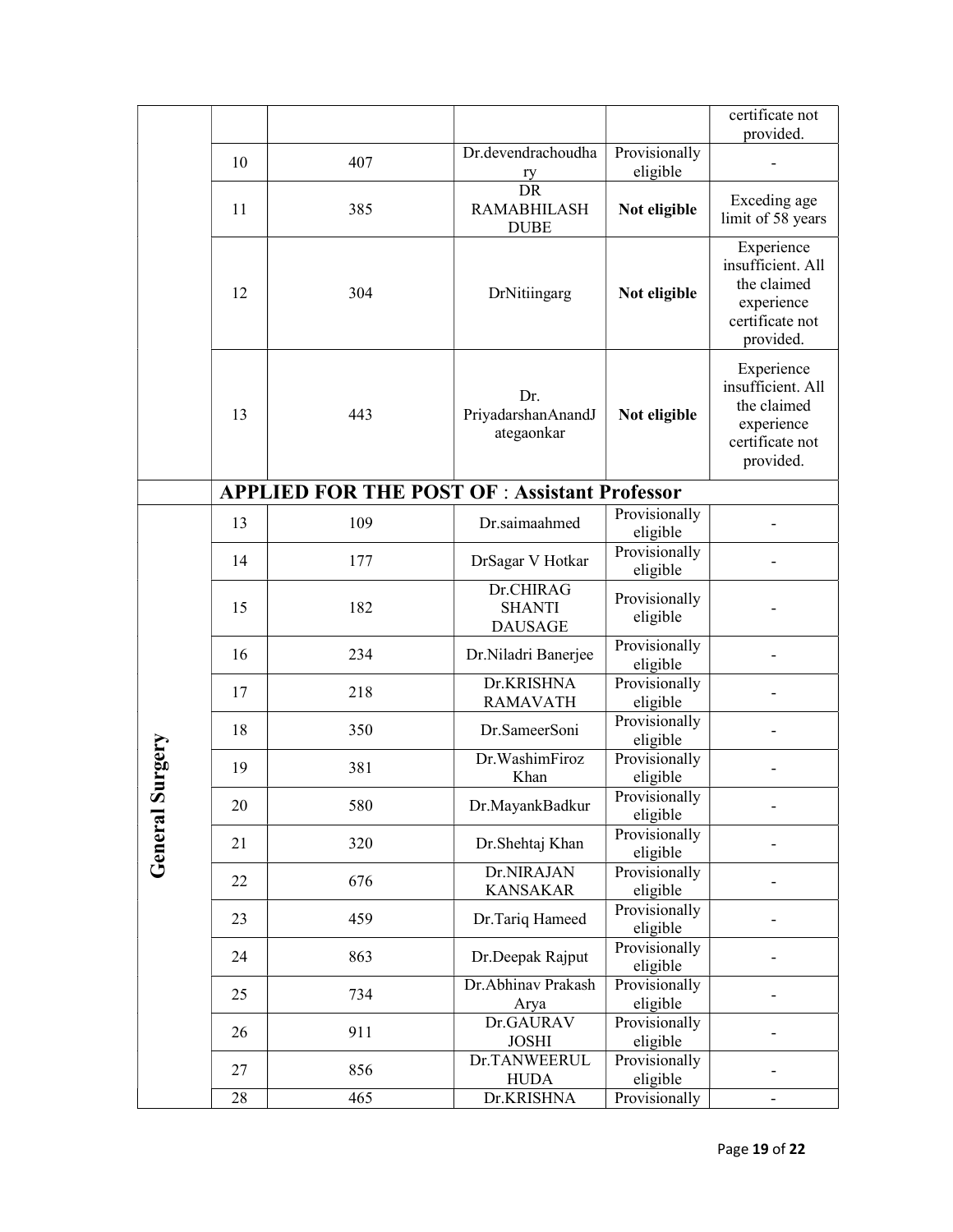|    |      | <b>KUMAR</b>                                    | eligible                  |                                                                                              |
|----|------|-------------------------------------------------|---------------------------|----------------------------------------------------------------------------------------------|
| 29 | 802  | Dr.AdityaBaksi                                  | Provisionally<br>eligible |                                                                                              |
| 30 | 1017 | Dr.vidyasagarchatur<br>vedi                     | Provisionally<br>eligible |                                                                                              |
| 31 | 814  | Dr.SHARDOOL<br><b>VIKRAM GUPTA</b>              | Provisionally<br>eligible |                                                                                              |
| 32 | 571  | Dr.sujitkumar                                   | Provisionally<br>eligible |                                                                                              |
| 33 | 759  | Dr.ArvindDiwaker                                | Provisionally<br>eligible |                                                                                              |
| 34 | 832  | Dr.Sovat Lal<br>Ahirwar                         | Provisionally<br>eligible |                                                                                              |
| 35 | 845  | Dr.VIDHEY<br><b>SHRIRAM</b><br><b>TIRPUDE</b>   | Provisionally<br>eligible |                                                                                              |
| 36 | 965  | Dr.krishnakumarbha<br>rang                      | Provisionally<br>eligible |                                                                                              |
| 37 | 614  | Dr.Rahul Patel                                  | Not eligible              | Experience<br>insufficient. All<br>the claimed<br>experience<br>certificate not<br>provided. |
| 38 | 952  | Dr.NISHANT SHIV                                 | Provisionally<br>eligible |                                                                                              |
| 39 | 987  | Dr.SHINGADE<br><b>MANGESH</b><br><b>BHIMRAO</b> | Provisionally<br>eligible |                                                                                              |
| 40 | 981  | Dr.AKASH SINGH<br><b>CHHARI</b>                 | Provisionally<br>eligible |                                                                                              |
| 41 | 895  | Dr.Meenakumar                                   | Provisionally<br>eligible |                                                                                              |
| 42 | 1018 | Dr.Meenakumar                                   | Provisionally<br>eligible |                                                                                              |
| 43 | 900  | Dr.Bhanu Murthy<br>patnana                      | Provisionally<br>eligible |                                                                                              |
| 44 | 610  | Dr DHRUBA<br><b>JYOTI TIU</b>                   | Provisionally<br>eligible |                                                                                              |
| 45 | 853  | Dr.sunilkumarmeena                              | Provisionally<br>eligible |                                                                                              |
| 46 | 874  | Dr.VIKRAM<br><b>VASUNIYA</b>                    | Provisionally<br>eligible |                                                                                              |
| 47 | 864  | Dr.ABHIJEET<br><b>SINGH DIVAN</b>               | Provisionally<br>eligible |                                                                                              |
| 48 | 791  | Dr.Niranjankumar                                | Provisionally<br>eligible |                                                                                              |
| 49 | 764  | Dr. Ratan Raj                                   | Provisionally<br>eligible |                                                                                              |
| 50 | 922  | Dr.RahulAnand<br>Arya                           | Not eligible              | Experience<br>insufficient. All<br>the claimed<br>experience<br>certificates not             |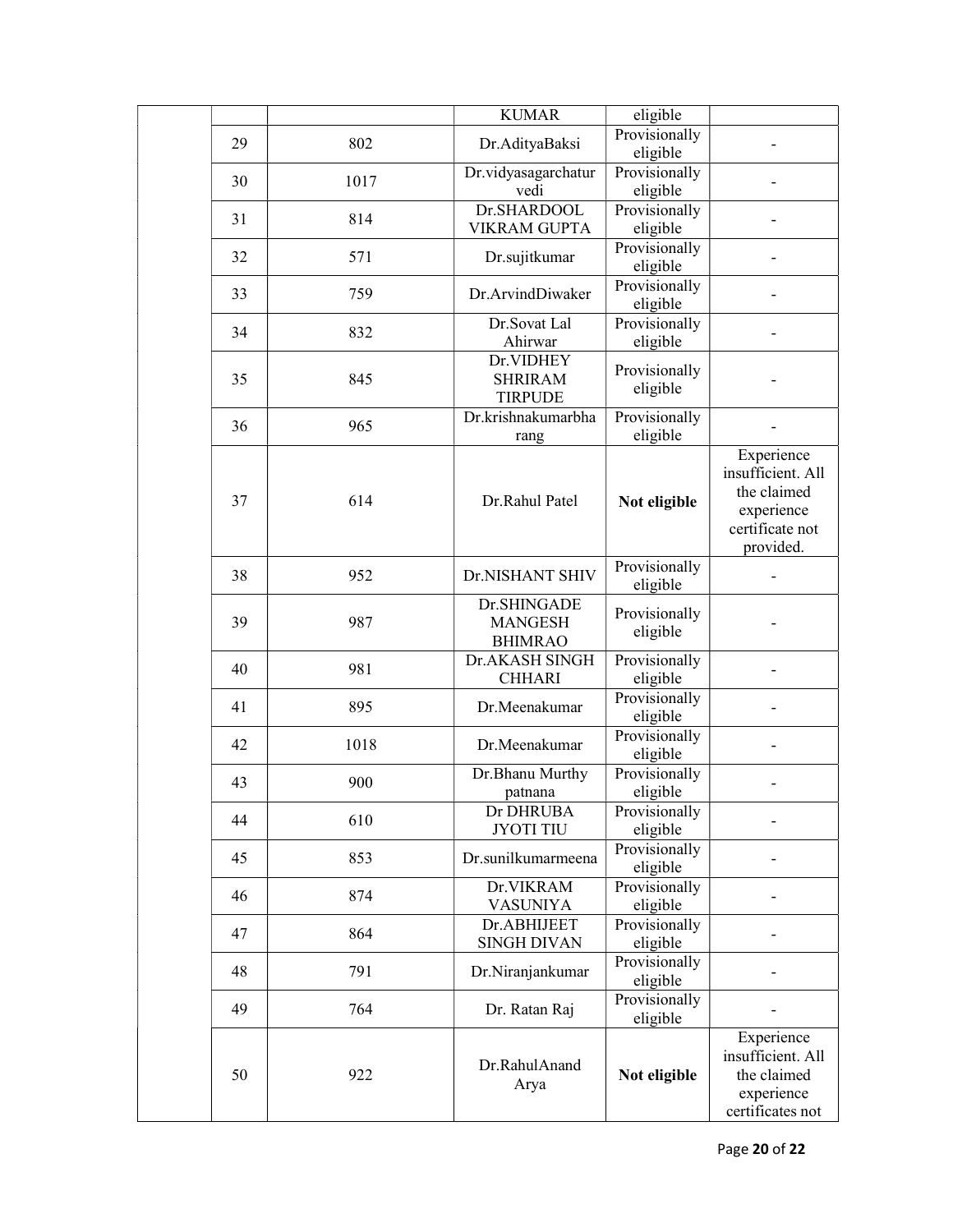|    |      |                             |                           | provided.                                                                                     |
|----|------|-----------------------------|---------------------------|-----------------------------------------------------------------------------------------------|
| 51 | 870  | Dr.NISHANT SHIV             | Not eligible              | Experience<br>insufficient. All<br>the claimed<br>experience<br>certificates not<br>provided. |
| 52 | 949  | Dr.SUJEET<br><b>KUMAR</b>   | Not eligible              | Experience<br>insufficient. All<br>the claimed<br>experience<br>certificates not<br>provided. |
| 53 | 1102 | Dr. Amit Manohar<br>Patil   | Provisionally<br>eligible |                                                                                               |
| 54 | 1110 | Dr. VikramVasuniya          | Provisionally<br>eligible |                                                                                               |
| 55 | 1116 | Dr. MahendraPratap<br>Singh | Provisionally<br>eligible |                                                                                               |
| 56 | 1126 | Dr. Dhiraj Sharma           | Provisionally<br>eligible |                                                                                               |
| 57 | 1133 | Dr. Suneel Mattoo           | Provisionally<br>eligible |                                                                                               |
| 58 | 1050 | Dr. Vikas Lal               | Not eligible              | Experience<br>insufficient. All<br>the claimed<br>experience<br>certificates not<br>provided. |
| 59 | 1131 | Dr. Aditya Agarwal          | Not eligible              | Experience<br>insufficient. All<br>the claimed<br>experience<br>certificates not<br>provided. |

| <b>Depart</b><br>ment      | SI.<br>N <sub>0</sub>                      | <b>Application ID</b> | <sub>of</sub><br><b>Name</b><br>Candidate(s)        | Eligibility  | <b>Observation</b><br>of<br>the<br>scrutiny                                 |  |
|----------------------------|--------------------------------------------|-----------------------|-----------------------------------------------------|--------------|-----------------------------------------------------------------------------|--|
|                            |                                            |                       |                                                     |              | Committee                                                                   |  |
|                            | <b>APPLIED FOR THE POST OF : Professor</b> |                       |                                                     |              |                                                                             |  |
| Administration<br>Hospital |                                            | AIIMSBPLPROFR0293     | Dr.DEENATHAYA<br><b>LAN ARUCHAMY</b>                | Not eligible | Essential<br>Qualification not<br>available.                                |  |
|                            | $\mathcal{D}_{\mathcal{L}}$                | AIIMSBPLPROFR0387     | Dr.SAHEBRAO<br><b>KISHANRAO</b><br><b>SADAWARTE</b> | Not eligible | Essential<br>Qualification not<br>available.                                |  |
|                            | 3                                          | AIIMSBPLPROFR0401     | DrChhaganlal C<br>Motiani                           | Not eligible | Essential<br>Qualification not<br>available,<br>Experience<br>insufficient. |  |